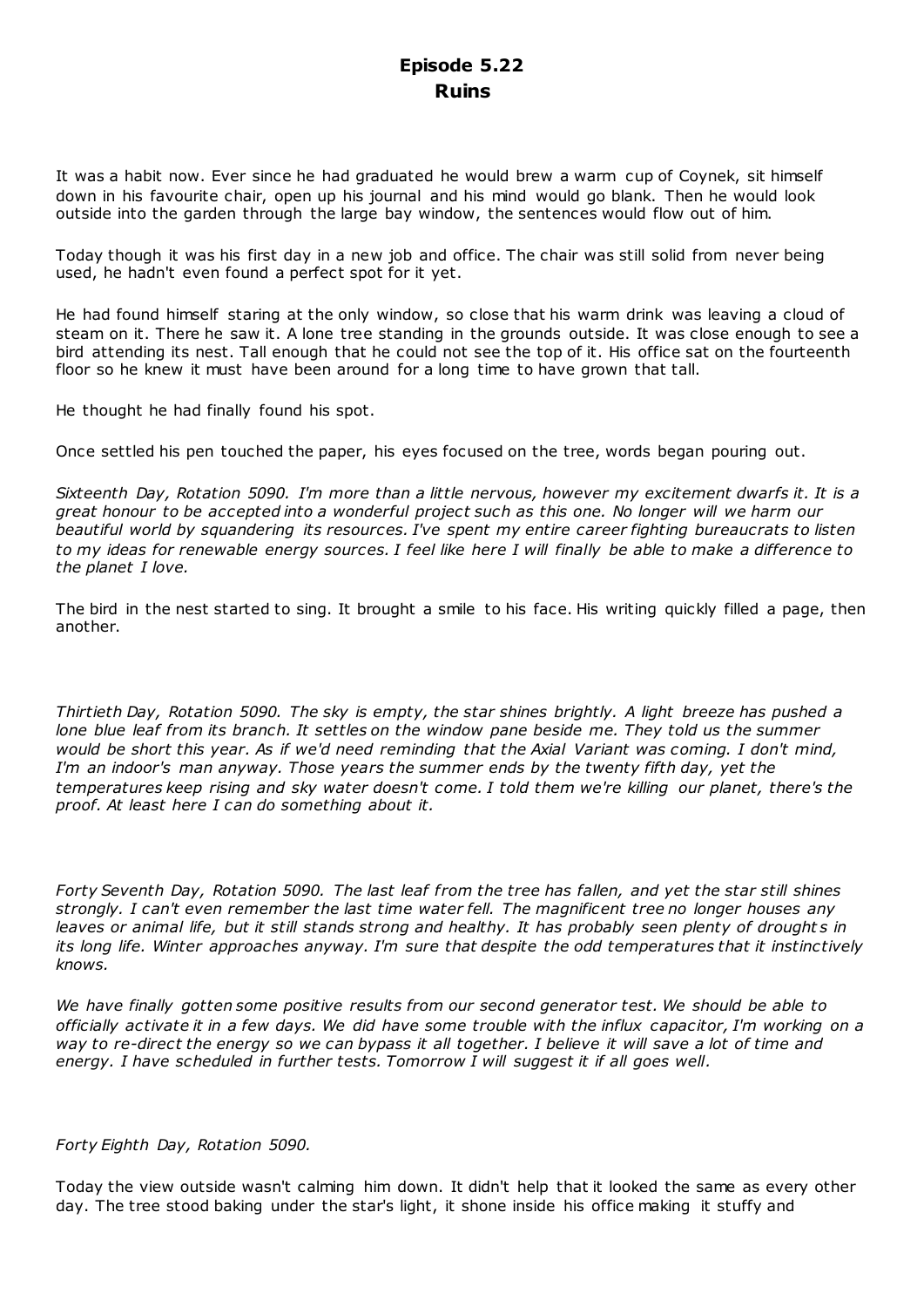uncomfortably hot. He was angry but he had to write something. His pen hit the paper, almost scratching the table in the process.

*I don't mind rejection, in fact as a scientist I've grown to expect it. Every good scientist knows that you lose more than you win, that's how you grow and learn. However I know I'm right. The influx capacitor is drawing in more energy than we can recycle back. I have a fix for it which I tested all night and got my team members to back me up on. Yet they're still going ahead wit h the second generator activation.*

*I joined this project to protect my world from greedy power factories, not to become a part of one. If this goes online the way it is, we'll be no better than them.*

*Sixtieth Day, Rotation 5090. I hate having to waste electricity by using the artificial lights during the day. It is wasteful. However the sky is tainted by dark grey clouds that haven't seemed to move for*  days. As always I've looked outside to the ancient tree as my muse, my distraction from everything *else. It appears I'm not the only one. Many co-workers were more than happy to tell me of its history.*

*This station has been built on a controversial land. Hundreds of rotations ago the tree had been the lone survivor of a horrific mining accident. A one so destructive the land had collapsed into the pits. The tree clung to life with little effort. It became a symbol of our strength and endurance.*

*And yet the higher ups thought it was the best place to build this power station. Not only is it on a mass grave but a protected historical site.*

*I find myself staring at it again. When I first arrived it was thriving; covered from the top to its roots in brilliant leaves and flowers. Now it is but a shell. No longer did it stand tall and firmly, a testament to its history. Branches have broken from it, and not from strong winds or heavy water. The weather has been strangely calm for a while now. It feels to me like the tree has lost the will to live.*

A scoff escaped from his lips. *Before long there will be nothing left of it. It was an extremely mild*  winter, yet it looks frailer than a young tree in its first storm. Stop it. He said that out loud as well, his hand gripped the pen tightly.

Paranoia. I'm merely projecting my fears over the project onto this tree. Spring will come and it will *thrive once more, bringing a new generation of creatures to it.*

*I have submitted my idea for a new generator design. This will be for the final phase of the power station, and hopefully will make up for that second generator's flawed design. I asked for the specifications for the first generator but I was turned down. I was hired for my expertise in power distribution in a clean, safe and manageable way. But it feels like every suggestion I make is laughable to them. My team feels it as well. Why are we here? I feel like I'm asking that every day.*

*Eighty Ninth Day, Rotation 5090. On the way into work today I stopped by the tree, I couldn't help but notice the thick roots protruding out of the ground. It gave me a sense of foreboding. Perhaps winter bothered me more than I cared to admit. Management have told us that they are pleased with the power plant and wish to build more like it on every continent. A few months ago I would have welcomed it, now... I'm not so sure.*

*116th Day, Rotation 5090. The tree that has stood for hundreds of years, that survived a land slide so many generations ago, now lies broken in the middle of the grounds. The symbol of strength has withered in a mild and dry winter. The shining example of our endurance broken in half from its own frail weight. It is fortunate that nobody was injured but a part of me died when I saw it. How could I not have seen this coming? I have started to notice other trees starting to wither and die as well, even ones that normally thrived in the winter months. What is happening?*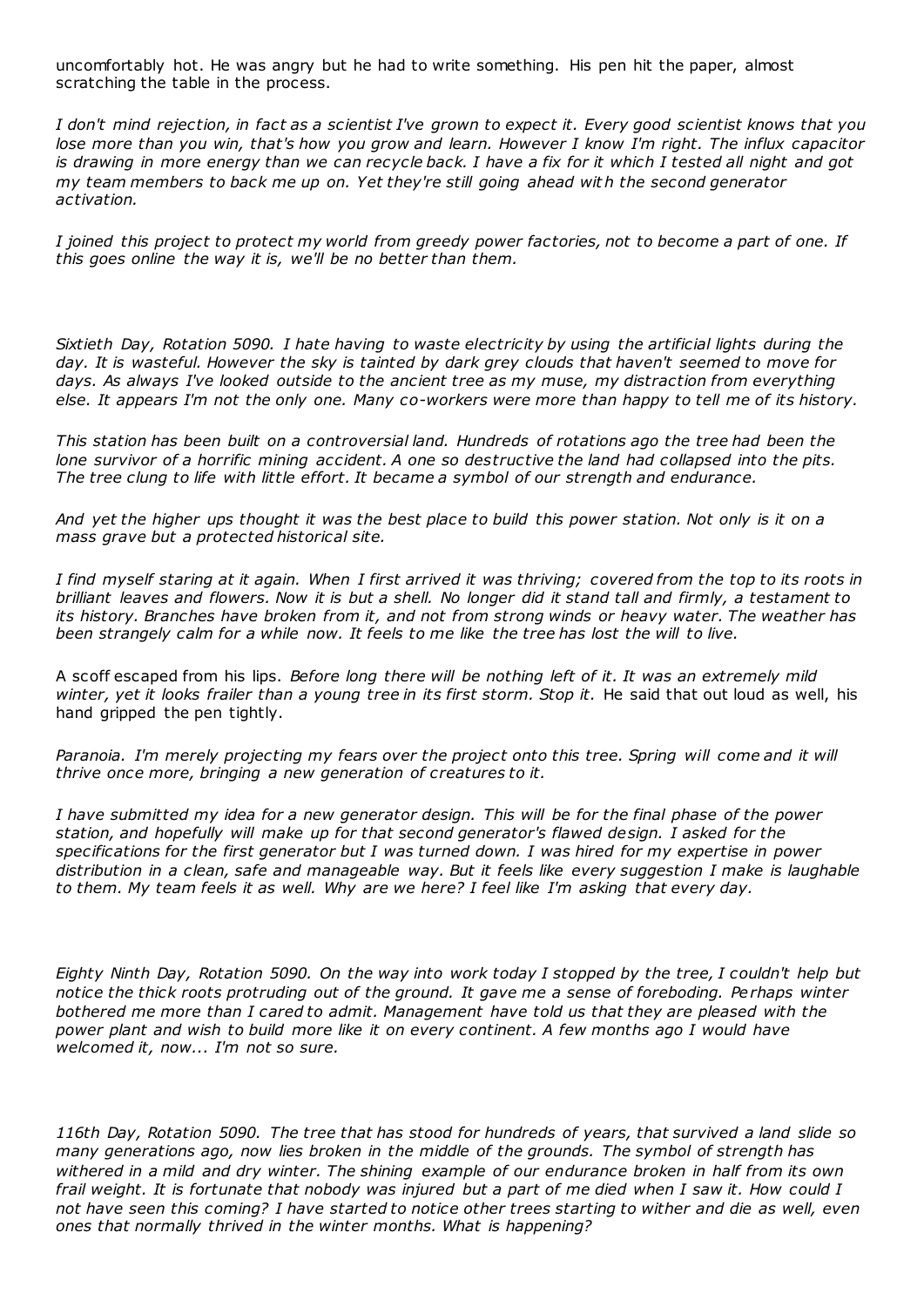He looked towards the window once more. The sight no longer inspired him to write, it darkened his soul. Whenever he went back to writing his journal he'd notice that hours had passed him by. He stared at the sky, where one cloud shaped like his childhood pet hovered. It made him smile the first time he saw it, but that was ten days ago. The entire sky looked the same.

*I cannot remember the last time I felt the wind at my neck. In fact the last time I went for a walk I had to sit down to collect my breath. Now that the new station is under way I have time to research why. Nothing is right about this, nothing.*

*122nd Day, Rotation 5090. I don't know how this will come out as my hand is shaking, no my whole body trembles as I write this. My route to work was blocked off by safety inspectors. I decided to go down Fifth Street as it is mostly down hill, quicker than the country path I used to frequent as a boy. Only it seemed steeper than I remember it. The pathway was cracked, uneven. Dangerous even. I wasn't alone, others were turning around at the sight of it. In the end I chose the scenic route, even though I knew it would double my journey time. I wish I had took my chances with the hill. What lay ahead of me was a wasteland. Trees were broken and fallen, the grass had turned into an ash yellow as it lay defeated by whatever was causing this strange weather. The path littered by pot holes. Ones so big I had to jump over them.*

*Once I did manage to get here what I had seen had sullied my mind. I couldn't help notice that even the well maintained power station was showing the strain as well. I started to notice that every step I made sounded hollow as if nothing was under the path at my feet.*

*I look out the window now and all I see is nothing. I feel it too. Even the distant tower is shrouded in a thick, motionless cloud.*

*127th Day, Rotation... it doesn't matter. The news reports are in an uproar, every few minutes there's a new incident to report on. Paths, roads are collapsing. Buildings are beginning to crumble at their foundations. Nobody knows what's causing it. I believe I do. Our planet... she's giving up. We've violated her, taken her very soul. This is to blame. I am to blame. I fear*

The ground beneath him trembled violently enough to throw him to the floor, and his desk on top of him. The journal he wrote in lay beside his head. The building's alarm system was blaring while a computer voice told everyone to evacuate. The desk was light enough to push from him but he didn't move, not right away. He wasn't hurt, only his guilt weighed him down.

His head once again turned to the window. What used to give him peace made his chest tighten. He could just make out the tips of the buildings in the distance. Seconds later the building rumbled again but not as viciously. One of the tips had vanished. A new thick cloud had taken its place, overwhelming the rest of the skyline. This one wasn't a natural cloud though. His eyes shut, he could hear the screams even from here.

He should be evacuating, but his hand reached over to grab his journal. The pen forced him to stretch a little. Once again the window had inspired his next passage.

*I have to shut off the generators. I must. People are dying. I only write this so if anyone finds us they will know what happened here. I thought we were saving the planet, saving it from ourselves. Only we were deluded, tricked into destroying it. Our own greed drained the life from this world and I sat there and watched it happen. The planet I love so much... forgive me.*

The journal was left open where he left it, on the cold metal floor. The ground continued to rumble mercilessly non stop for a long time. Finally it stopped. It no longer lay there. Instead it hovered, untouched, surrounded by a vast debris of rocks floating in the sea of space.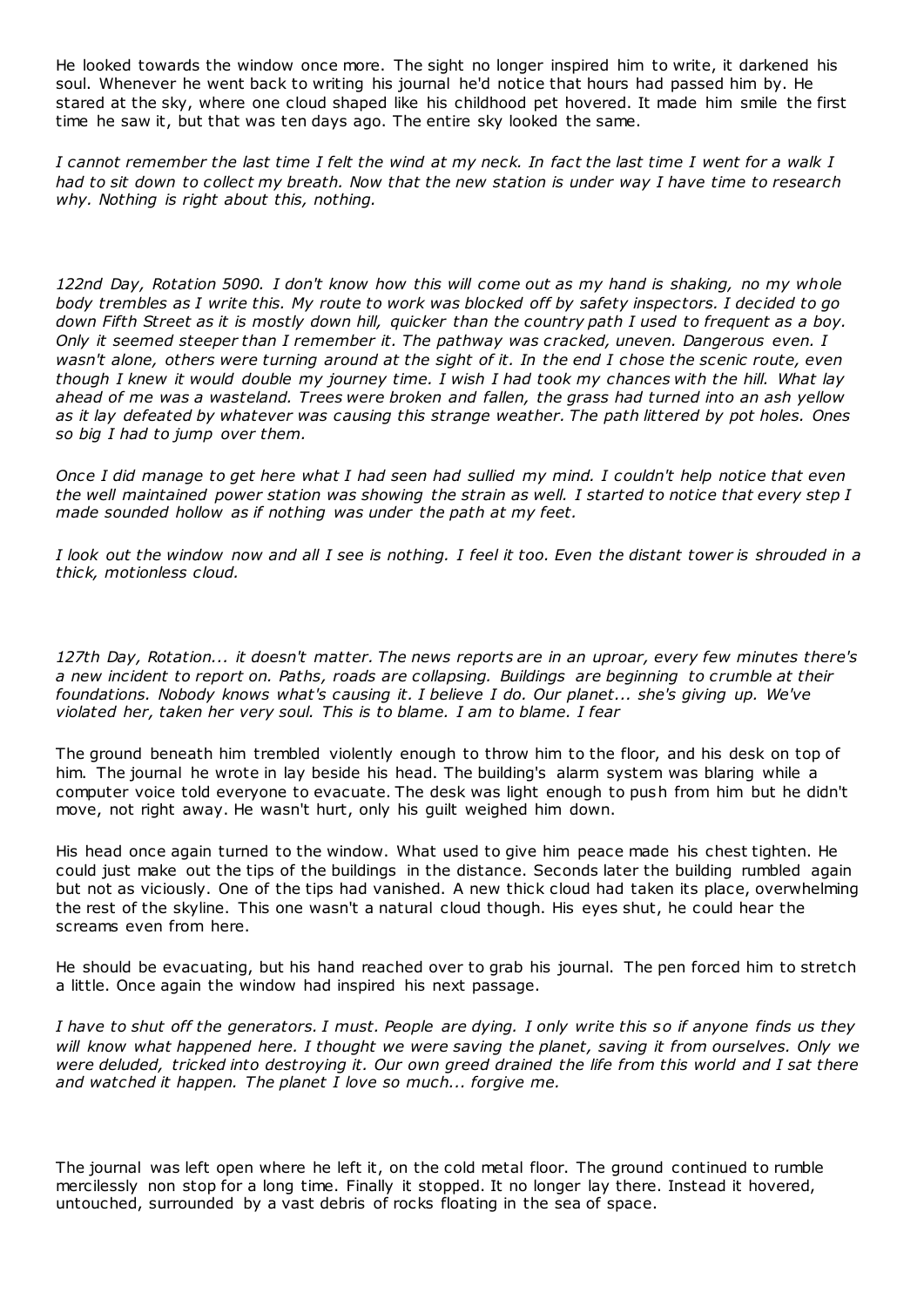The USS Voyager brushed by, its shields carefully pushed smaller debris away from its path. It was soon followed by the Enterprise. A nearby star shined brightly on the two vessels.

"Another one," Tom said grimly.

For a few minutes the Bridge was quiet, with the exception of the computers normal noises. Danny interrupted it with a melancholy sigh, it was loud enough for everyone to stare towards the Science station where she sat. "Sensors are picking up a vast quantity of metal and plant life amongst the asteroids," she said afterwards. "Also picking up some biological matter."

"It is like the last one, eery," Jodie commented.

"I was hoping it wasn't. I don't like this at all," Tom said.

The viewscreen switched to show the Enterprise bridge, and the few people manning it. One of them was Harry, he was hovering over the old Opps station and tapping it every now and then. A few people sniggered quietly as the person actually manning it pulled a face and polished wherever he touched afterwards.

"If it's anything like the last one..." he said.

Tom nodded, "the Softmicron may not be too far away. We'll stay on our toes." He turned to look towards Tactical. He wasn't used to not seeing Jessie there, who was there now was also taking some getting used to. "Any ships in the area?"

Lena shook her head, her attention was fixed on the Tactical station. "No, just us."

"Am I missing something here?" Nathan asked warily.

Chakotay made his presence known by walking onto the screen. Harry quickly looked behind him to check if he was stealing his seat. Satisfied he wasn't he turned back to catch the Opps station being polished again.

"Not long after discovering an asteroid field just like this, filled with unnatural debris, the Softmicron decided to use us as target practice," Chakotay said.

Lena shuddered quite a lot, Chakotay noticed that and thought he should stay out of sight while she was there. He did so. Tom and Jodie both noticed it in the corner of their eyes. "What's the matter?" Tom asked.

"This place, it creeps me out," Lena answered quietly.

Harry sighed, "yeah. It definitely gives me that feeling of walking in a graveyard at night."

"That's exactly what it is," Danny mumbled.

"We don't know that for certain. Metal, plant life, heck any kind of life signatures are perfectly normal for asteroids," Tom said.

"Not to this scale, Tom. The last time we thought it was debris from a destroyed ship," Harry said after another tap. He groaned as that was polished too. "Triah, have you seen the state of the bloody ship? One finger print isn't going to make any difference."

Triah huffed, "don't remind me."

Harry leaned forward to press his hand on the station, then dragged it across. Triah gasped in horror. "Anyway, I think there's more to it than that. We didn't know then about the Game Sphere and its planet draining towers."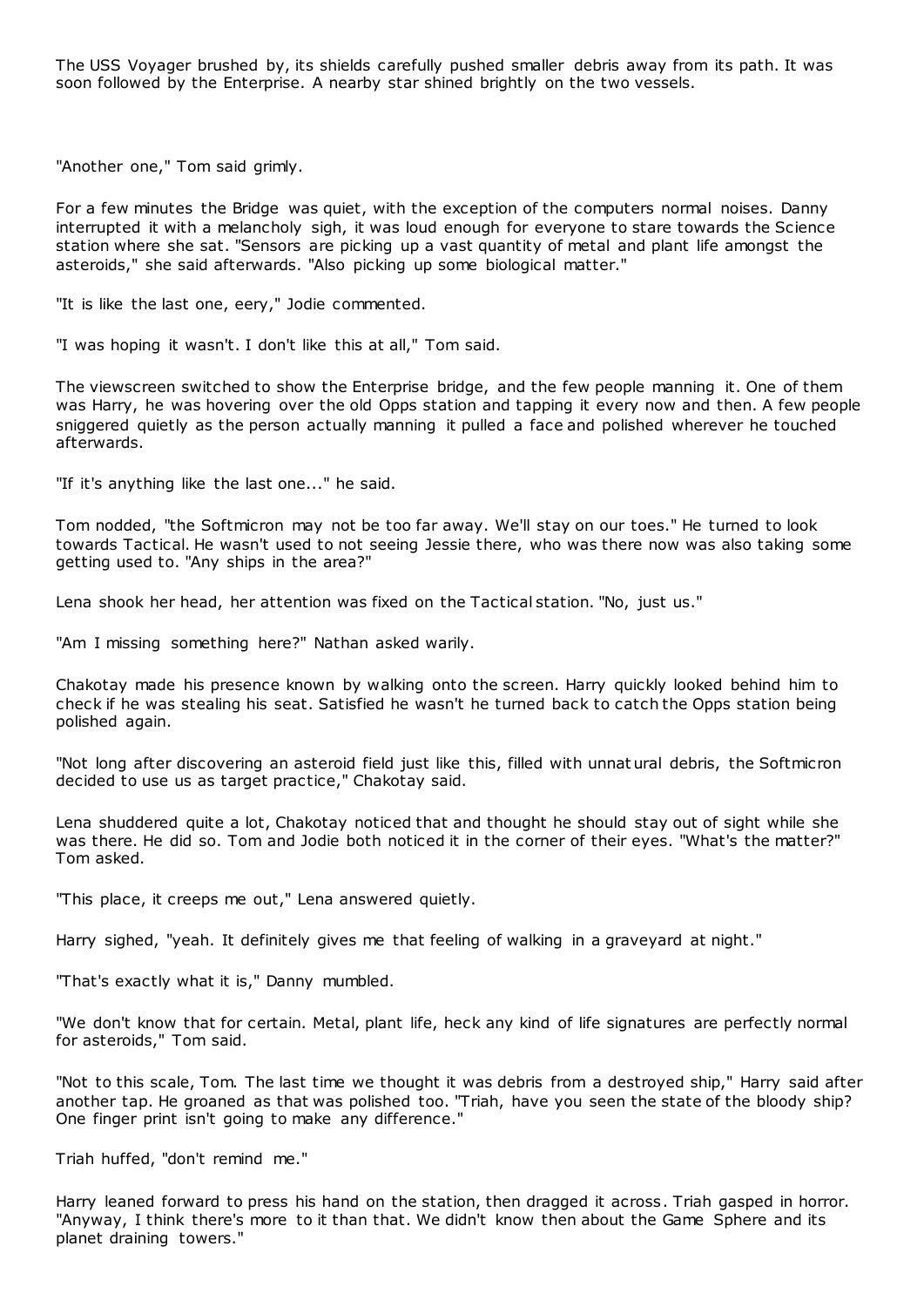"He's right. I'm picking up smaller objects, stuff you wouldn't find naturally occurring in an asteroid field," Danny said.

Tom reluctantly walked over to see what she meant, even though he had a good idea.

"What happens to a planet once the towers have finished draining the life from them?" Nathan asked, hoping that he would get a different answer than what he was thinking.

"Well, no planet's the same but in theory that without the sufficient..." Harry began to answer.

Lena stared blankly at the sensors displayed on the station before her. "I know this. I did." The people who heard her mumble those words noticed a little anger in them. Tom looked at her with concern.

Harry was thrown off a little, but he continued. "Simply, some planets would be unable to support new life. No plant life, no water, no atmosphere; they'd become barren wastelands. Others could eventually lose core stability, and then..."

"Turn into asteroid fields?" Nathan finished for him.

Harry nodded, "that's one way to put it, yes."

"Or not. Until we find evidence to the contrary, these objects belonged to a ship that met its end here," Tom said quickly and command like. "Planets drained by Game Spheres wither and die, that's it. Right Lena?"

Lena's head jerked up, "uh..."

"That's it? We're talking about millions, perhaps billions of people dying a slow death by oxygen deprivation, dehydration and/or starvation. Though you're right, what happens to the planet after everything is dead is far more traumatising," Chakotay said off screen.

Tom faked a smile towards the viewscreen, "and this is why I will always play scissors in these important crew making decisions."

"The day I pick something other than paper, you'll change your hand," Harry muttered bitterly.

Chakotay groaned, "your other first officer choice is infamous for also debunking your stupidness with sarcasm. What's the difference?"

"One's hotter?" Danny butted in.

Tom pulled a disgusted face at her, "oh how well you know me." Danny gave him a wink. "The difference is my other choice doesn't hang out on the Bridge. I can breathe easy."

Lena glanced at everyone that had been talking with distaste. "We've gone from billions of people dying with their planet to rock, paper, scissors?"

Tom cringed slightly, and he wasn't the only one.

"Well we always were random. I guess we can't get away with that now with issues like this," Harry said.

"There's no planet. For all we know this stuff is from an accident with another starship," Tom protested.

Nathan wiped away nothing from his forehead, "phew, it could be only a few hundred people dead instead. Two out of three, winner takes all?"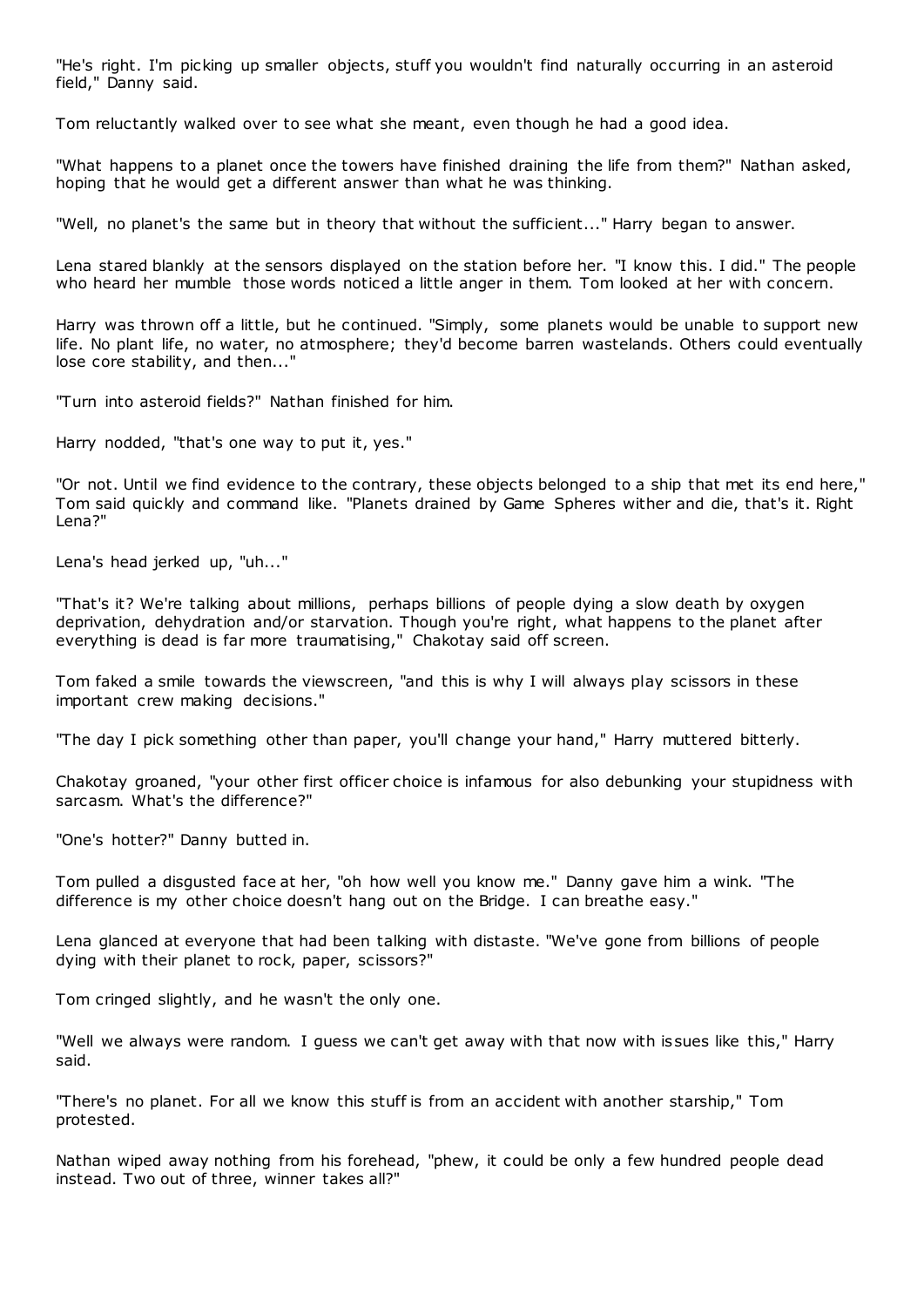"Or it could come from a ship throwing out its rubbish, we don't know so let's not jump to horrible conclusions," Tom grumbled while glaring into his back. "We have enough things going on without adding more things to worry about with no proof of it."

### **Deck Nine:**

The atmosphere of the room was freezing as Craig entered it. It stopped him in his tracks. Nobody seemed to have noticed him arrive so he decided to stay in front of the door. It was strangely quiet, and it felt like it had been for a while.

One of the men standing behind the forcefield crossed his arms defiantly. His face tightened. It made James on the other side of the field roll his eyes impatiently.

The three men that Craig could make out all had similar expressions on their faces. There was a fourth man lurking behind two of them. He stepped forward much to the others annoyance. Unlike them he looked a little nervous. Even with his back on him, Craig noticed James' shoulders tense once he did.

"You?" he said, breaking that cold silence.

The man laughed meekly. "Yeah."

"Yeah? That's all you've got to say?" James said as his temper built up further.

"Nope. Thanks for not beating me up for once. Makes a change," the man said, prompting furt her glares from the other men.

Craig was way too curious to remain on the side lines. He piped up, "you know him?"

James glanced back at him, for some reason his shoulders relaxed a little. "Unfortunately," he sighed.

"We're even now, right?" the man stuttered. The others turned on him differently. One shoved, another gave him a colder stare and the third muttered a few choice swearwords in his direction. "Come on guys. We're all that's left, what's the point in keeping up this silly act?"

"Even? Everything I did to you was in retaliation for you being a bullying cun..." James grumbled.

"I'm afraid you're getting a little mixed up there, freak," the arms folded man said.

James just rolled his eyes and turned his back on the quartet behind the forcefield. "The idiot used to go to my school. He spent most of his time being one of those slimy little boys who thought they were god's gift to women. What I don't get is..." He glanced over his shoulder, "why join a gang that wants to kill the girl he couldn't get." He grew annoyed with himself, "I just answered my own question."

"You have? When a girl turned me down, I'd just drown my sorrows in the first drink I could think of," Craig said meekly. His head dipped, "or drive her to suic..."

"Craig," James warned him but in a quiet voice. "No you didn't."

Craig's arms folded protectively. He noticed the vocal man was mouthing off behind James, but silently. He pointed at him briefly.

James turned back around to see it for himself. He quickly stopped. "Problem?"

"Well yeah. It isn't a gang, it's a..." the man protested. He got a slap across the back of his head for saying it. "I didn't know it was Jessie, okay."

"Oh, then it's okay. You're free to go," James said. Of course the man fell for it for five seconds, his face lit up. "Are you kidding me?"

The man huffed as loudly as he could. "Well you were obsessed with that woman. I wouldn't be surprised."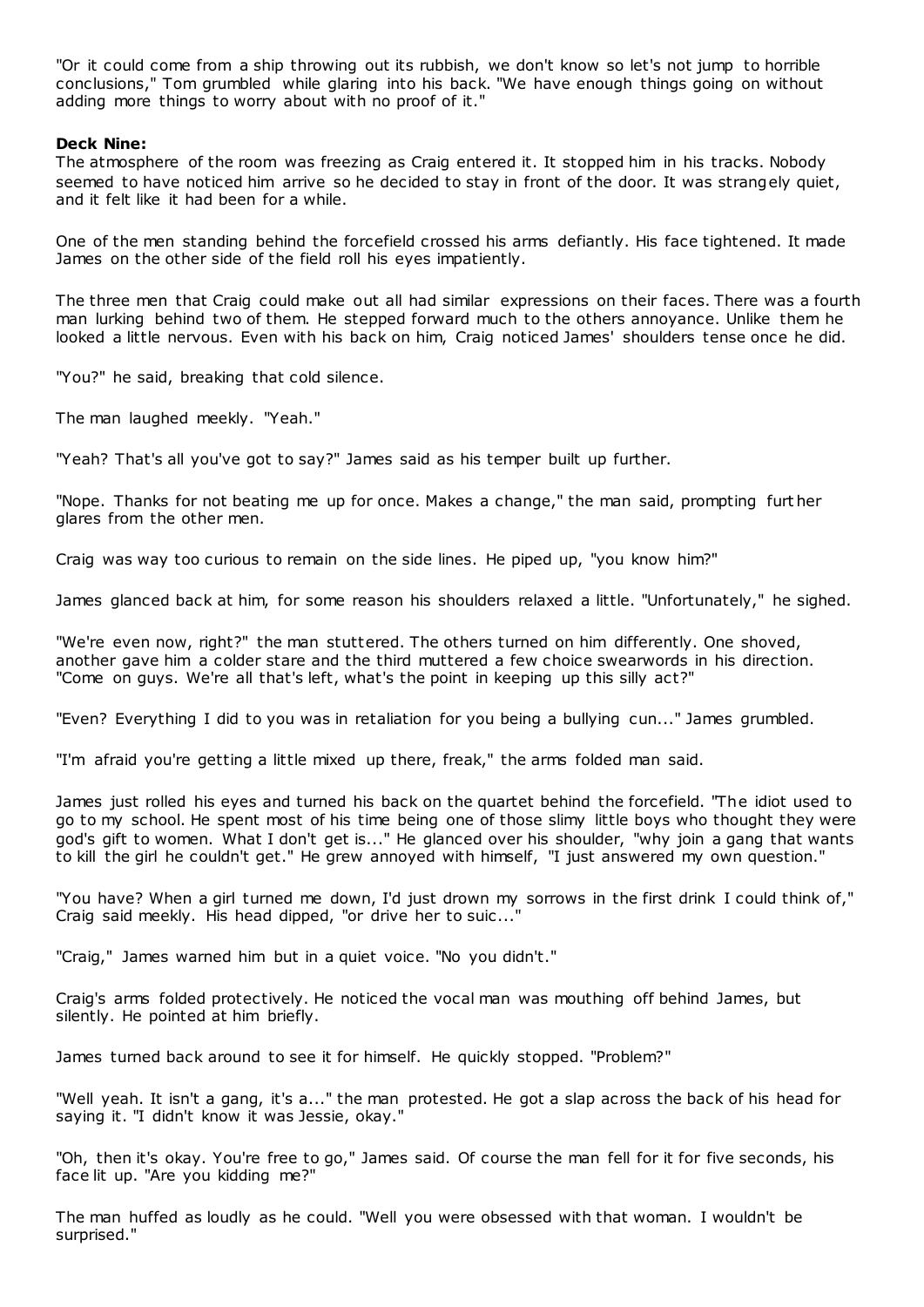"If you didn't know the victim was Jessie, why did you join them?" Craig asked.

James shook his head. "He knew. Jessie wasn't their only target after all. It wouldn't be the first time you organised or joined a team to get at me, huh Ricky?"

"Ricky was the short one with the bad goatee," the man muttered. "I'm Charlie."

James shrugged casually, "sorry, all you assholes looked alike to me. You certainly did after I was done with you anyway."

Craig tried not to laugh, but the other men weren't impressed with that line at all. It annoyed another one to speak up, "that's just it. You think you're above us. We're all just common muck to you!"

"I wasn't talking about you. I was talking about Charles and the other twats who thought it was funny to pick on a girl just because she wouldn't date them," James said. "Unless, there's something about your motive you want to tell me."

"Charlie, not Charles. I knew you hadn't forgotten my name, you violent jackass," Charlie grumbled to himself.

The man who recently spoke up smirked towards James. "You know it already. You're a stain on Humanity. Hurry up and die already."

To his annoyance the comment didn't even faze James. "Did you come up with that on your own, or did Matty promise to let you play with his friends if you said it to me?"

"Ugh, he always said crap like this even as a kid. If he wasn't such a fre..." Charlie snapped. The one who spoke earlier pushed one his hands rudely into his face, pushing him backwards a bit.

"Show some respect. His name was Matteo. He believed in a better future and you likely killed him," he snarled. "That's why he isn't here, am I right?"

James looked at everyone in the brig, his eyebrow raised slightly, then back at him. "He's not the only one either. You remember, don't you? Your precious leader tore the room apart with all of you in it."

"What?" Charlie stuttered, his eyes widened. This didn't surprise the other three, they stared blankly.

"Not only that. He killed ten people whose only crime was that they were near him," James said. Two of the men flinched, their eyes glazed over. Only one, the one who last spoke up remained stoic . "It's a little rich that I'm being called a stain on humanity by people who joined a gang planning to kill a pregnant woman, fronted by a madman who kills for shits and giggles..."

"Enough!" one of them snapped at him, his eyes were a little wide. "you're lying. The spell was an accident, and he wouldn't kill those people. As for *her*, she's..."

"Do not listen to him. He is trying to cause disruption between us. It's working. We agreed not to talk to the filth, didn't we?" the calmer man hissed. "We are not saying another word."

Craig stepped forward to stand at James' side. "Your leader turned Evil, they don't do accidents, he attacked you. Surely that casts some doubt on your cause?"

The stoic man looked at Charles, daring him not to say anything. He shrunk slightly before turning his back on everyone.

James waited for a few minutes, but the glares from the three of them were back. He rolled his eyes. "Fine, enjoy your one bed brig."

Craig turned his head to watch him leave, then glanced back at the men in the brig. "I don't suppose you'll tell me."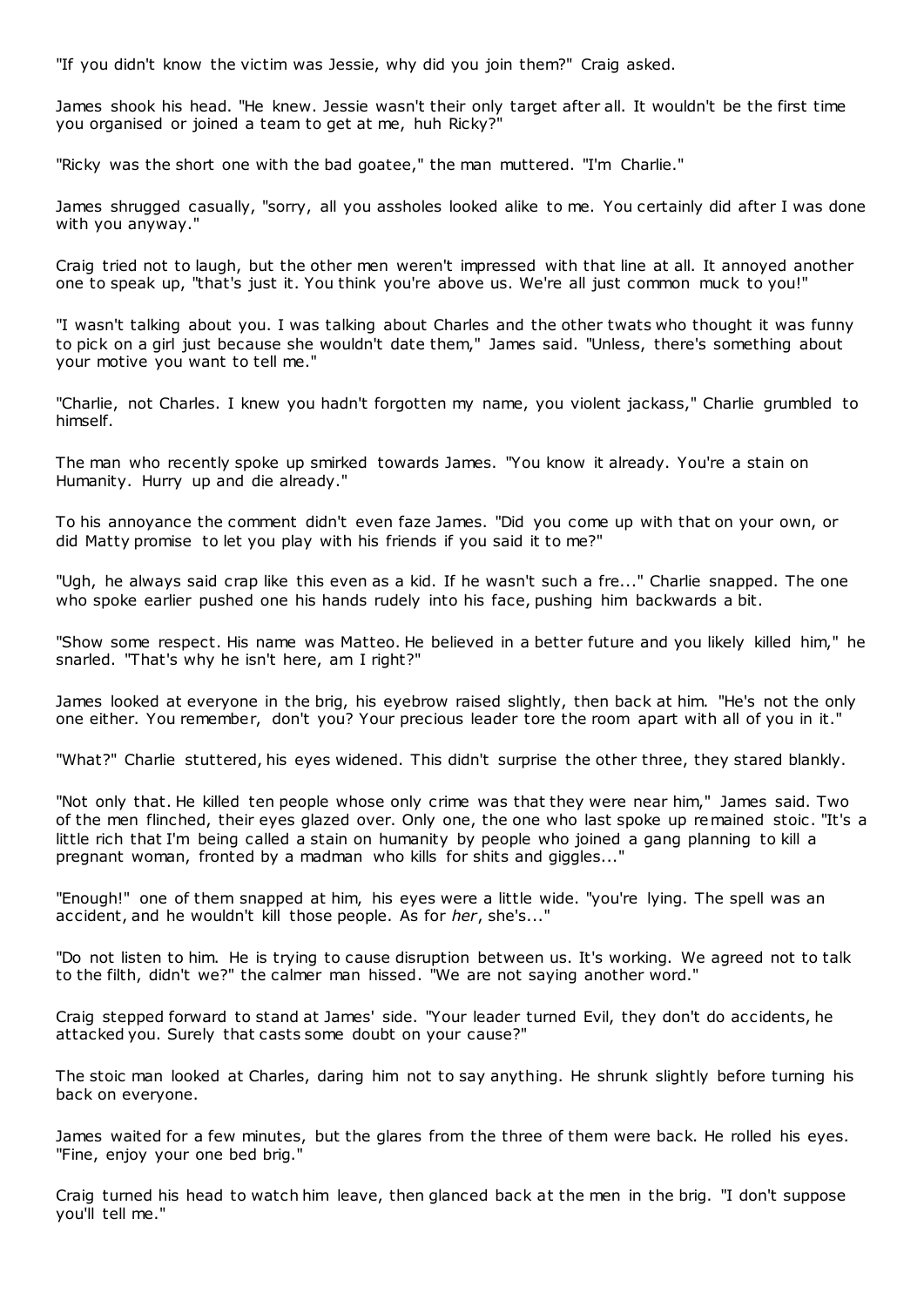He got a few sniggers from the men in the group. The one who had made himself the new leader stepped as close as he could to the forcefield. "You? There's only one thing worse than dirt, and that's fools who cover themselves in it."

"Twice," another man chuckled.

The tone of their voices and their laughter sent a shiver down his spine. He didn't want to show it though. He stared back as sternly as he could before leaving as well. He wasn't surprised to see James waiting for him.

"I don't get it," he said.

James shook his head, "no, me neither. If they hate me, blame me for something then that's fine. But why Jessie, why those people on Deck Eleven? Heck, why his own team?"

"He was out of control for the last two," Craig said in a low voice.

"True, still doesn't explain Jessie," James said with a sigh at the end. "He went to a lot of trouble to steal Voyager's power, but he still attacked us in our quarters with a sword, recruited people to help him. Makes no sense to me."

"Yeah, if he was gonna just take the power anyway, why bother with the warlock wannabe club?" Craig wondered aloud.

James stared towards the door, his expression slowly turned into a frown. "Maybe he needed help from them to do it. I'm not sure."

"I was just guessing, but they were all warlocks in training?" Craig said, a little surprised.

"One said that he promised to share it with them. Nathan also said that the Matteo guy was recruiting men only," James said.

"Sounds to me like a warlock cult, no girls allowed," Craig said, he sounded a little disappointed. James picked up on that and looked at him, eyebrow raised. "I just thought that maybe they'd talk to fellow spell casters. We don't have any male ones, unless you count Daniel."

"No, and they hate Jessie. Are you suggesting we torture them with Annika? I'm all for it," James said.

Craig's whole body shuddered at the thought. "No, not yet anyway. All they're guilty of is being sheep, right? Do they deserve it?"

"Charlie does," James said lightly.

"We have one more witch. Maybe they'll talk to her," Craig said.

James looked confused, he tried to figure out who he was talking about before asking and embarrassing himself. He couldn't. "We do?"

"Yeah. An Enterprise crewmember," Craig nodded.

# **Enterprise**

# **The Ready Room:**

Harry lifted the big chair from the ground, quickly realising that it wasn't going to stand without some help. For now he carefully nudged a piece of debris underneath one of the legs.

The comm bleeped. *"Paris to Kim. Good news."*

Chakotay meanwhile knelt down to brush down another chair, only to find his hands covered in black before he had even touched it. "Maybe we should have let Triah in here after all."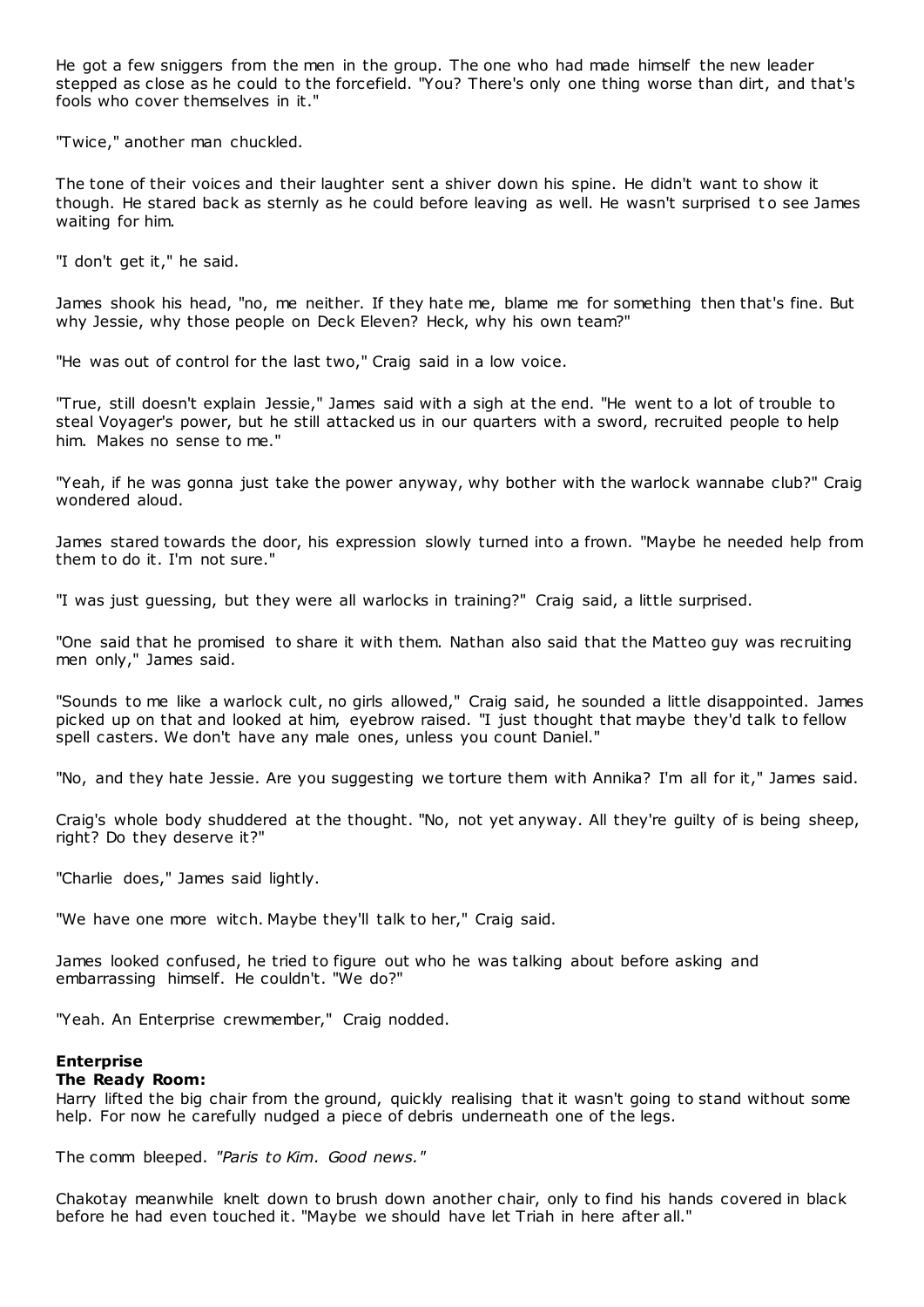Harry let out a whiny sigh. "Yeah." He tapped his commbadge quickly, "Kim here, what is it?"

*"There was a communication directed to the Leda, naturally it came to us instead."*

"That's not good news, Tom. That's just cold," Chakotay had to laugh.

*"I wasn't done. Whoever's calling is asking for you. I wouldn't keep her waiting."*

Harry's face lit up, "oh? Patch it through."

"Where?" Chakotay asked as he looked around.

Harry did as well, his shoulders fell. "Damn." Quick as a flash he disappeared out of the Ready Room. Chakotay assumed he wasn't coming back and walked over to tend to the chair he left. He was wrong. His first clue was the sound of him grunting and something dragging along the floor.

"Couldn't you just go to your quarters?" Chakotay groaned into his hand.

The door opened, allowing those noises to be a lot louder. Chakotay could now see what he was doing too. With his back facing him he could just make out the edges of the Captain's chair being dragged along the floor. He could also hear Triah complaining about it.

"You're scratching the carpet!" she screeched.

"It's already scratched, and burned!" Harry shouted back. When he was half way through the door when he was stopped by something catching on it. He quickly realised the chair was too wide to get through. Chakotay could only shake his head as he started to try and rotate it around so it could.

"Seriously. Nobody cares Harry, just use the damn viewscreen," he said.

Harry pulled, then moved it again, he gave it one final tug. "You know." He tried to catch his breath. "I think I'll just take the call on the bridge." Chakotay rolled his eyes while Harry tried to push the chair back, only it was stuck. "Oh come on!" he cried.

*"Yes, please use the viewscreen," Tom's voice sniggered.*

Harry's face turned very red. "Oh he's still on?" Instead he decided to climb over the chair to get out, leaving Chakotay trapped unless he did the same. "Patch it through to the Bridge."

*"I meant put your bridge on our viewscreen, but whatever."*

Harry groaned, he gestured to Triah to go back to opps. She was too busy trying to scrub the carpet. "Fine, I'll do it." He hurried over instead.

The viewscreen flickered on to show nothing but a dark room. Triah gasped, everyone stupidly assumed it was an overreaction to nobody being on the screen.

"This is Harry. Is anyone there?" Harry stuttered.

"Harry?" a familiar voice whispered from the screen. There was some movement in the darkness. Whatever was being used to film it shook a few times, then was turned to one side. Just as it settled on a shadowed face Triah stood in the way, duster on hand.

"No, Triah... what are you doing?" Harry groaned as he moved side to side to see by her.

Triah ignored him and started to wipe the screen down. All anyone heard from her was random muttering, "smudge... missed it."

"You can clean it later. Move!" Harry snapped.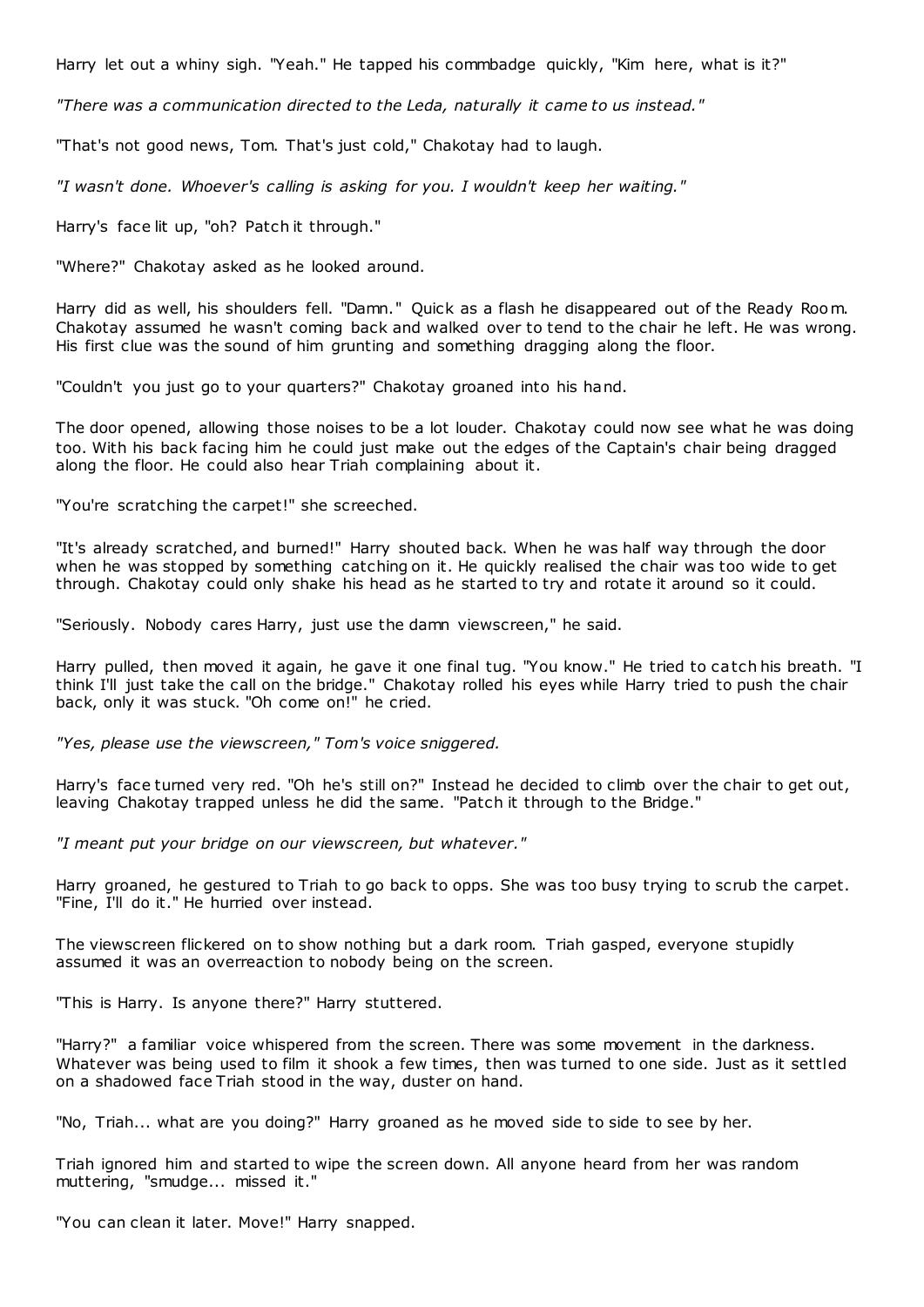Triah swung around with a shocked look on her face. "Why?" She glanced briefly at the screen again, seemingly only just noticing there was a person on the screen. Thankfully she moved to one side and started polishing there instead.

"Finally," Harry grumbled. "Tira, what's going on?"

The figure moved closer to the screen, he could make out her familiar face a lot better. "Are you on your way back here?" she asked.

"We are yes, for the most part," Harry answered as he looked around the battered bridge he was in.

"Don't," Tira said bluntly.

Harry was confused and a little hurt by the sudden demand. "Why?"

He heard a sigh, then some shuffling around. Her voice became a lot more hushed. "I don't know how secure this channel is. I had to piggyback it through one of our transport ships. I've worked with the Captain before, I can trust him."

The few people on the bridge felt a little uneasy, even Triah had stopped her manic polishing to listen to this.

"Don't come back, Harry," Tira repeated.

Harry clambered out of the seat to get a bit closer to the viewscreen. "If you're in trouble..."

"Your bridge looks different, it looks like it went through a lot," Tira said.

"Uh, it did go through a lot yeah. This is not..." Harry said, but he didn't want to change the subject so he stopped. "We can't stand by and do nothing."

"You misunderstand. There's nothing wrong, I'm just off planet," Tira said.

Harry didn't believe her, her voice was telling him differently. "Okay but we can still..."

Her voice shook, "I'd love to see you again but I can't be selfish. On our last mission we witnessed a beautiful red sunset over the northern pole, just like we witnessed on our vacation. With the moon in the sky, the shooting asteroids, reflecting off the golden water, it made me think of you and that night we did some star gazing. You remember Harry?"

Harry looked confused, his head shook. "Um..."

"Sorry, you're with your crew. It's inappropriate to talk about this. As you can see we're in need of fuel so I'll have to keep this brief," Tira said in a melancholy voice. "Talk to you soon." The viewscreen switched back to normal.

"That was the worst you're dumped speech I've ever heard," Chakotay said from the Ready Room.

Harry glared in his direction, although the chair was still blocking most of the door. "She wasn't breaking up with me."

Triah shrugged and got back to polishing the screen. "Duh, unless she's super secretive about it and chickened out."

Harry stared back at the screen as if it were still showing Tira. "She was sending me or rather us a message."

There was a thud from the Ready Room, nobody looked to see why though. Chakotay then walked over to the centre of the bridge while hobbling a little. "Stupid thing bounced back," he muttered. Once he got to where he wanted to be he spoke a lot clearer, "apart from sod off, what else was there?"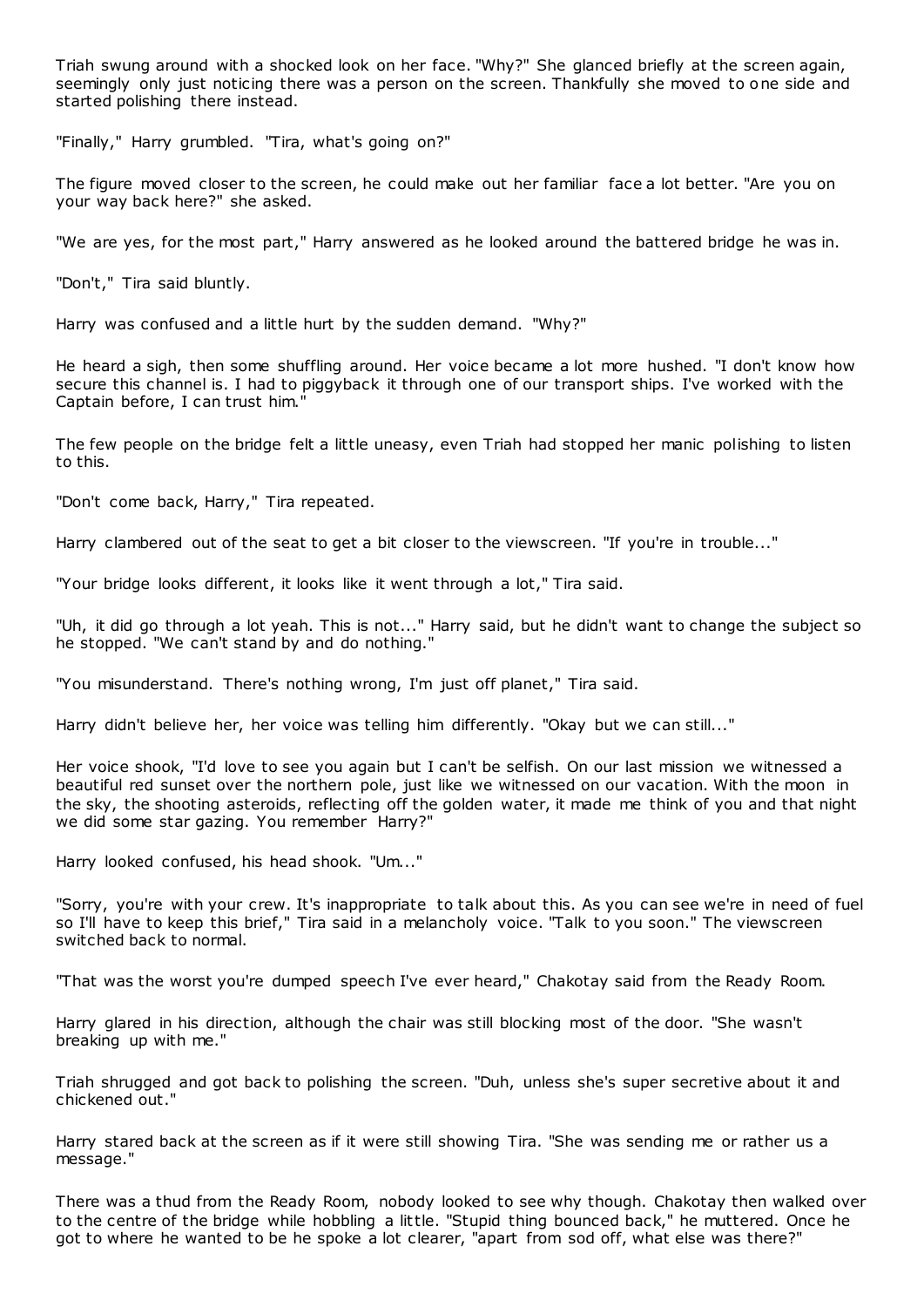"We never did any star gazing, it was cloudy every night," Harry answered. Chakotay frowned as he hurried back over to Opps, he quickly tapped in a few things. "Kim to Voyager."

*"That was quick," Tom's voice sniggered.*

Harry wasn't in the mood for that, "tell Astrometrics to look for a red giant system, preferably with a m-class planet in it."

*"Why?"*

"Hold on. If that was really a not so subtle message, and she has reason to think her line wasn't secure, we could end up walking into something," Chakotay pointed out.

"What do you suggest then? Fly aimlessly, continue to the Krralef home world?" Harry said.

*"I haven't a clue what you're talking about, but will do," Tom's voice said.*

Triah finally finished with the viewscreen and appeared to head back to her seat. "I think there was a one not far from here. It was a bit of an odd ball, but no towers so we left it alone. I think."

"Odd ball?" Harry questioned.

Triah bypassed opps to crouch down at the carpet. Everyone watching her rolled their eyes. "Don't quote me on it, I could be getting mixed up with another system."

"Triah," Chakotay warned her to stop wasting their time.

Triah laughed, "okay, sorry. It had a few strange orbits. Two planets were at risk of colliding with each other in maybe a year or two, we couldn't be sure. Also there seemed to be a moon orbiting pretty much nothing, was pretty strange."

"Nothing?" Harry said, his eyebrow raised.

"Yeah, Danny said something about its pull of gravity being way off or something. I dunno," Triah said meekly.

"Any m-class planets?" Chakotay dared to ask.

Triah thought about it while she scrubbed at the carpet. "Nope, don't think so. A few ringed gas giants, one of those eclair type planets..." Chakotay smirked at her while Harry stared with wide eyes. "Hard moon like surface, soft water underneath? Never had an eclair?"

"Not like that no," Harry muttered.

"Fine. An asteroid field, a really dangerous one closer to demon class with horrible green house gases, like Venus a bit and..." Triah continued.

Harry raised his hand, "wait. Asteroid field?"

"Yeah, also one of those boring just a rock planets. That and the Venus one smashing into each other would definitely make quite a mess," Triah said, shuddering a little.

Chakotay and Harry shared a knowing look. At the same time the crew could hear some quiet and nervous muttering on the comm line.

"If the Enterprise has come across it then it should be in its Stellar Cartography logs. We could save us some time and some Annika exposure by looking ourselves," Chakotay suggested.

"Sounds like the best plan ever. I'll take care of that," Harry said. He didn't waste any time, he hurried off into the only working turbolift.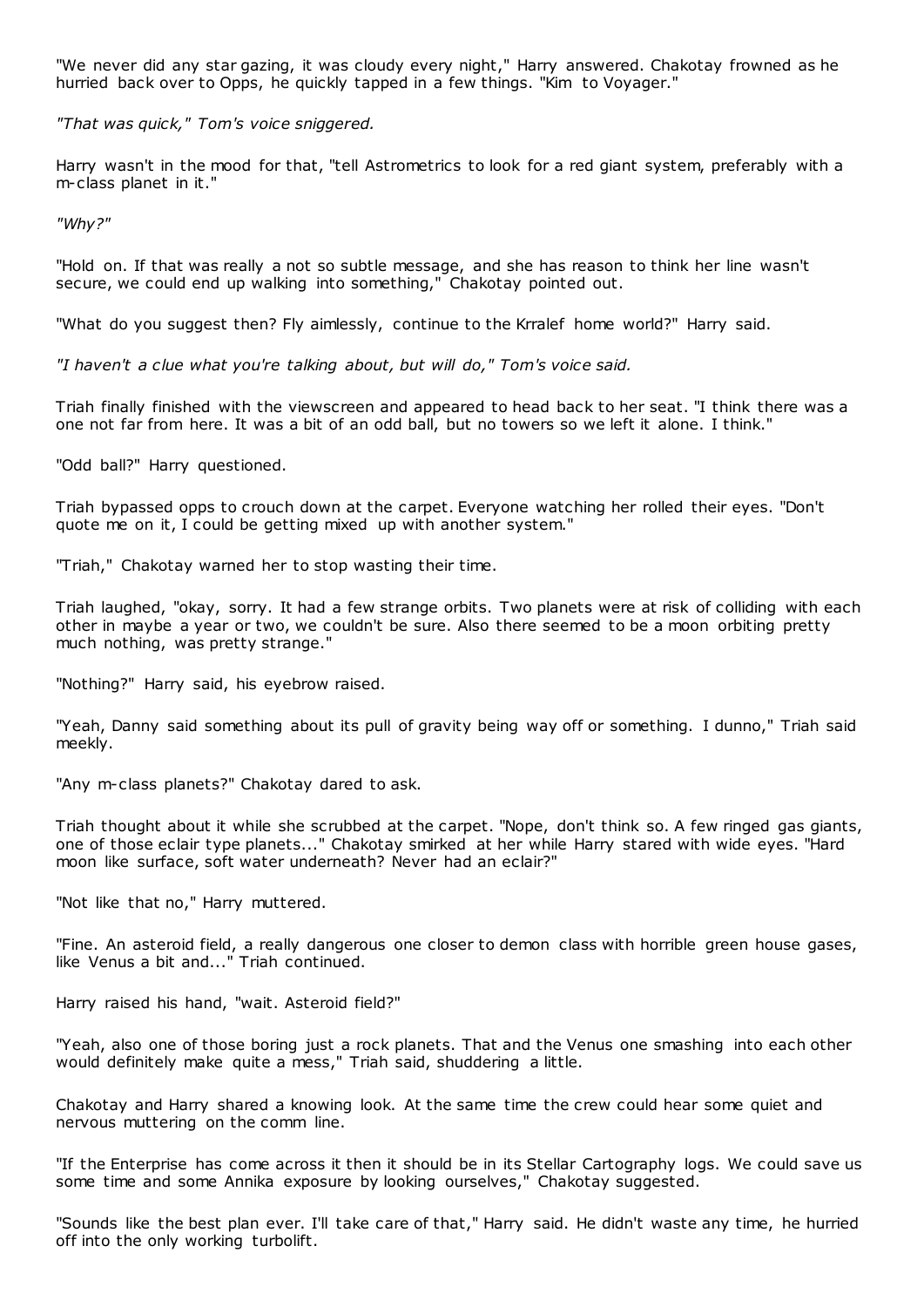Chakotay stared at Triah as she continued cleaning. "Maybe you should swap with Jodie or Faye on Voyager. You'd give yourself and us a break."

"And leave the Enterprise a mess? Hardly," Triah scoffed in between scrubs.

"Fine, you can be the designated cleaner. I'll just go pick a replacement," Chakotay muttered. Triah just grinned at him as he headed back to the Ready Room. Reminded that he would have to climb inside it he changed his mind and went for the Conference Room instead.

Triah's eyes widened, she ran after him. "No, no, no. All the ship models broke, glass is everywhere. The table's dirty and don't get me started on the chairs..." As soon as she disappeared into the room, she was pushed straight back out and the door shut behind her. "That was rude."

#### **Security Office:**

"So in the end it was a choice between white and pink, or bright pink," Jessie said as she sat down on the sofa. Beside her was a blinding white with pink tassles baby seat with a pink handle. She cringed as her hand gestured towards it. The bundle wrapped inside the thing didn't seem to mind as she dozed inside. "I figured it was the lesser of two evils. Now, not so sure."

James sat on the other side of it, he did little to hide his bemusement except peer inside it now and then.

"I knew I should have gotten the blue one," Jessie sighed.

"Why didn't you?" James asked without thinking. He instantly knew that was a mistake.

Jessie sniggered for a second, her eyebrow raised. "After the blue blanket incident, I thought you'd know better than that."

James cringed slightly at the memory of a Security officer who made the mistake of calling newborn Amy a *cute little man*. "She never wore her hair down again after that."

"If you don't know, don't go by the blue is for boys rubbish," Jessie said with a smile.

"You know, you can tell the computer to change the colour. It just needs a bit of tweaking," James said.

Jessie sighed, "I know, but I couldn't be bothered. Maybe when I'm a little bored I'll try again."

James gazed at her, his eyes pleaded with her, "I thought the whole point of our swap over was that you'd take it easy."

Jessie's eyes rolled over, an innocent look appeared on her face. "I will. There's just a few toys lying around the living room."

"Jess," James groaned into his hand.

"What? Are you implying that if I wasn't in need of a rest, you'd let me do all the baby stuff?" Jessie asked but in a mischievous tone that told him she didn't mean it.

James laughed, "no, but I am implying that you're incapable of doing nothing."

"Nothing is boring. You know I'm not a big fan of lying around in bed. I did enough of that last time," Jessie said. "You know, I'm not that tired. You didn't have to offer."

"Yes I did. Because of everything that's going on, I'm not getting any paternity leave. I never get to see her," James said.

Jessie smiled sneakily. "Oh? So this isn't about giving your poor wife a day off. I see."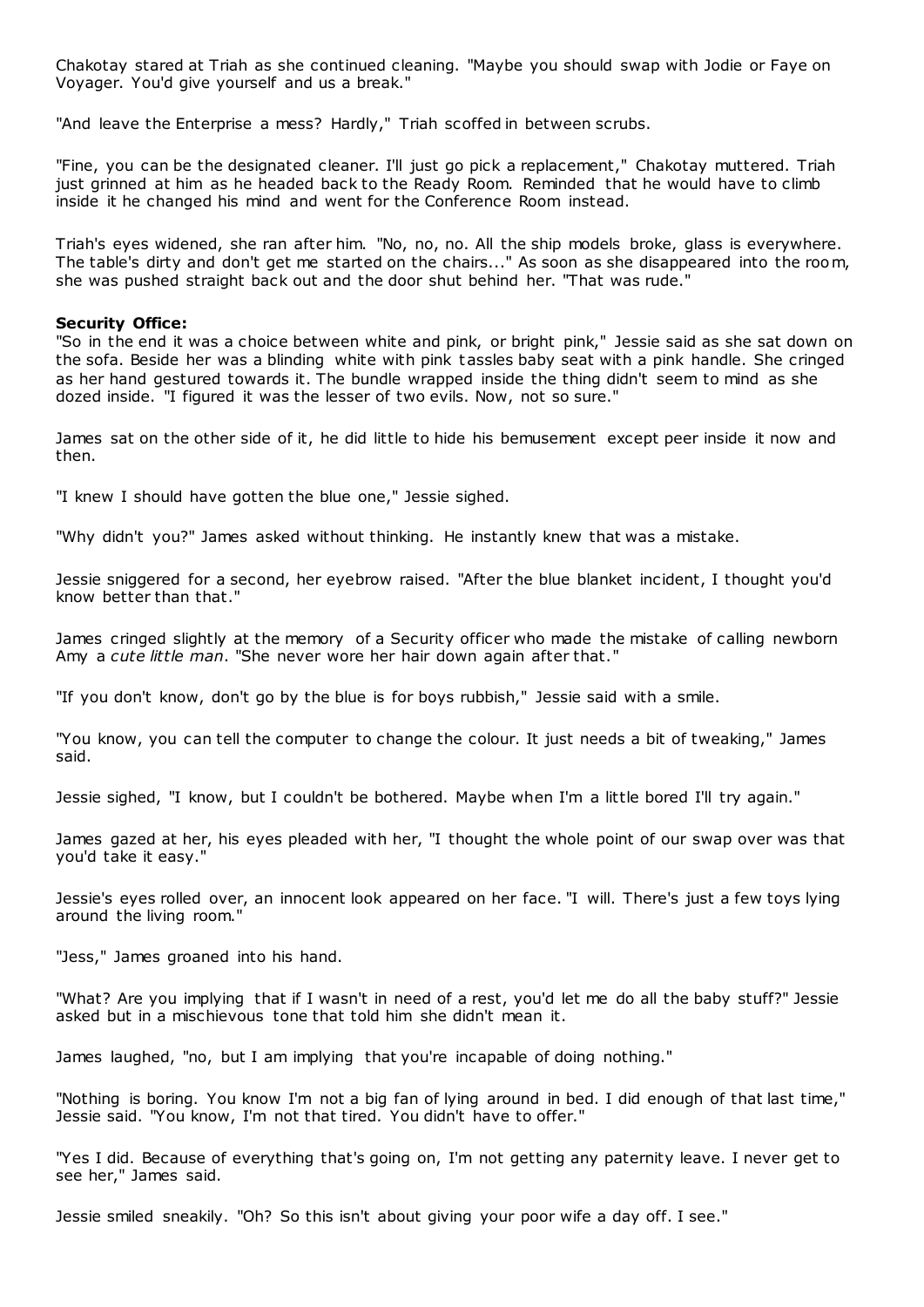James shuffled around on the spot, looking nervous. "It's that too."

"It's not about giving her more time to clean up your quarters, right?" Jessie teased.

"Yeah, you caught me. I used to store all my clothes in numerous big heaps so you'd get annoyed and clean it up for me," James laughed lightly. "I'm surprised it took you so long to figure it out."

Jessie narrowed her eyes mockingly. "Well, well. Four kids later and the truth finally comes out. Just so you know, I'll remember this when I'm feeling better."

James tried to resist smirking at her but it was no use. "I hope you do."

Jessie bit her lip yet she burst into laughter anyway. She walked over to sit down on his lap, her hand gave his face a very fake slap but it was more like a stroke instead. They started kissing when the doors opened.

"Jeez, you don't waste time do you?" Damien's voice mocked them. His eyes wider than normal.

The couple groaned as they pulled apart, Jessie shuffled onto the sofa with an annoyed look on her face. James then climbed up to his feet. "What are you doing here?" he asked.

"Stopping baby number five," Damien answered with disgust in his voice.

Jessie rolled her eyes, "hilarious."

"I thought so," Damien sniggered. "I just thought that as a Security Chief and a vampire slaying idiot, that you should know about a vampire related death."

James walked over to him, concern etched on his face. "What? Where, and since when would you care about that?"

"You'd think you would notice if one of your prisoners disappeared. I shouldn't expect much," Damien said.

"How is that a vampire related death, and which one?" Jessie asked in a slightly panicked tone.

Damien sniggered at her reaction. "She's dead duh, big bro gets to keep his feet."

James and Jessie looked at each other, she sighed in relief. James was still a little confused. "She? Feet... oh, that girl Nathan dated," he said once he got it.

"You know, I feel so safe knowing you're in charge of our safety," Damien said in an obvious sarcastic voice.

James only shrugged his response. Jessie shook her head at him. "How do you know it was a vampire death?" she asked.

"I figured it out somewhere between her standing there and her dropping dead with said vampire nearby," Damien grumbled. "I know something's are difficult for you people but..."

"So since you're still here, unfortunately, that means it was Annika. Knowing her reaction to Ylara once, the victim being a crazy woman and the fact that she's also wacko, jealousy kill? How am I doing so far?" James said as seriously as he could.

Damien's eyes narrowed. "Lucky guess."

"Or he and Craig already investigated that incident last week," Jessie giggled.

James turned to her, faking a pout. "Aaaw, way to ruin me looking smart in front of the *amazing* Damien."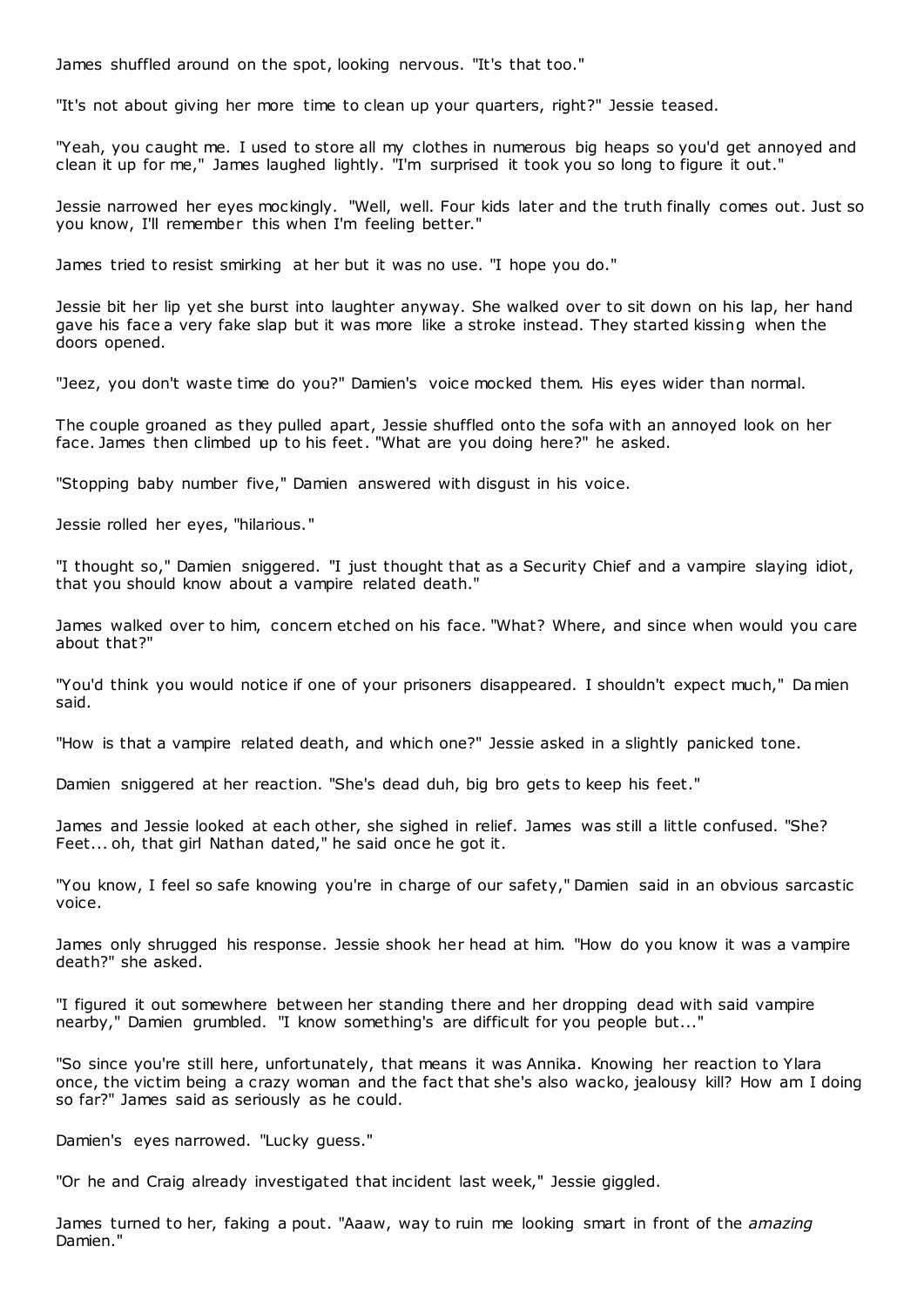"Hmm, I'd play along with this but even pretending to big up Damien makes me ill," Jessie said quietly.

Damien rolled his eyes in contempt. "Are you sure that wasn't the smoochathon, cos it made me ill."

"Oh don't worry, you'll find someone some day. I hear Annika fancies you," Jessie teased him with an evil glint in her eye. Damien gagged, he had to cover his mouth just in case.

The doors opened, Danny stuck her head through the door. "Or he could just make out with himself." James and Jessie stared at her in disgust, she winked at them.

"I'm above such things," Damien said with his nose shrivelled up.

James laughed quietly. "So does that mean no Damien Juniors? However will Humanity cope?"

"They won't, and I'm okay with it," Damien grunted. He smiled deviously, "though I could rebuild my cloning machine. Such a dilemma."

"Well, that settles it. I'm not going to spend my free time sleeping with that image in my head," Jessie said after a brief shudder. She walked over to the sofa to kneel down in front of the baby.

"Cloning machine? That's no fun," Danny said as she stepped inside.

Damien scowled back at her. "As if I'd waste my glorious genes with anybody else. You're all beneath me."

"Ohno," James groaned.

Danny giggled rudely. "Just in it for the fun, are you? I get it."

"I'm out of here," Jessie said quickly. She gave James a quick wave before running out of the office. He barely had time to wave back.

"You wonder why I hate all of you," Damien grumbled. He pointed accusingly towards James. "That catsuited bitch is a vampire, you kill vampires and other annoying people. Do I need to make this any clearer for your simple mind?"

James stared at him blankly. "If I killed *other annoying people* you wouldn't be here, also she wouldn't have had a chance to become your stalker."

Damien scoffed, "so what did you call the guy in two bits?" Danny giggled again, James just flinched. "How is that dirty?"

"Well..." Danny started to explain.

James quickly cut her off, "it's not. He was a threat to the ship, I..." Damien smirked at the hesitation in his voice. "I had no choice."

"Aaaw, growing a conscience are you? It doesn't suit you," Damien taunted him.

James groaned as he turned away from him. "You know why I haven't killed Annika yet?" He walked over to pick up the baby seat, and walk it over to the desk.

"You're a coward?" Damien guessed.

"No," James said with a frown. "Well, yeah Annika scares everyone." Damien stuck out his bottom lip and nodded. "No. Why would I kill her when she's doing a great job at tormenting you?"

Damien's face turned stone cold. His arms folded tightly. "Oh, so this is punishment? If I stopped complain..."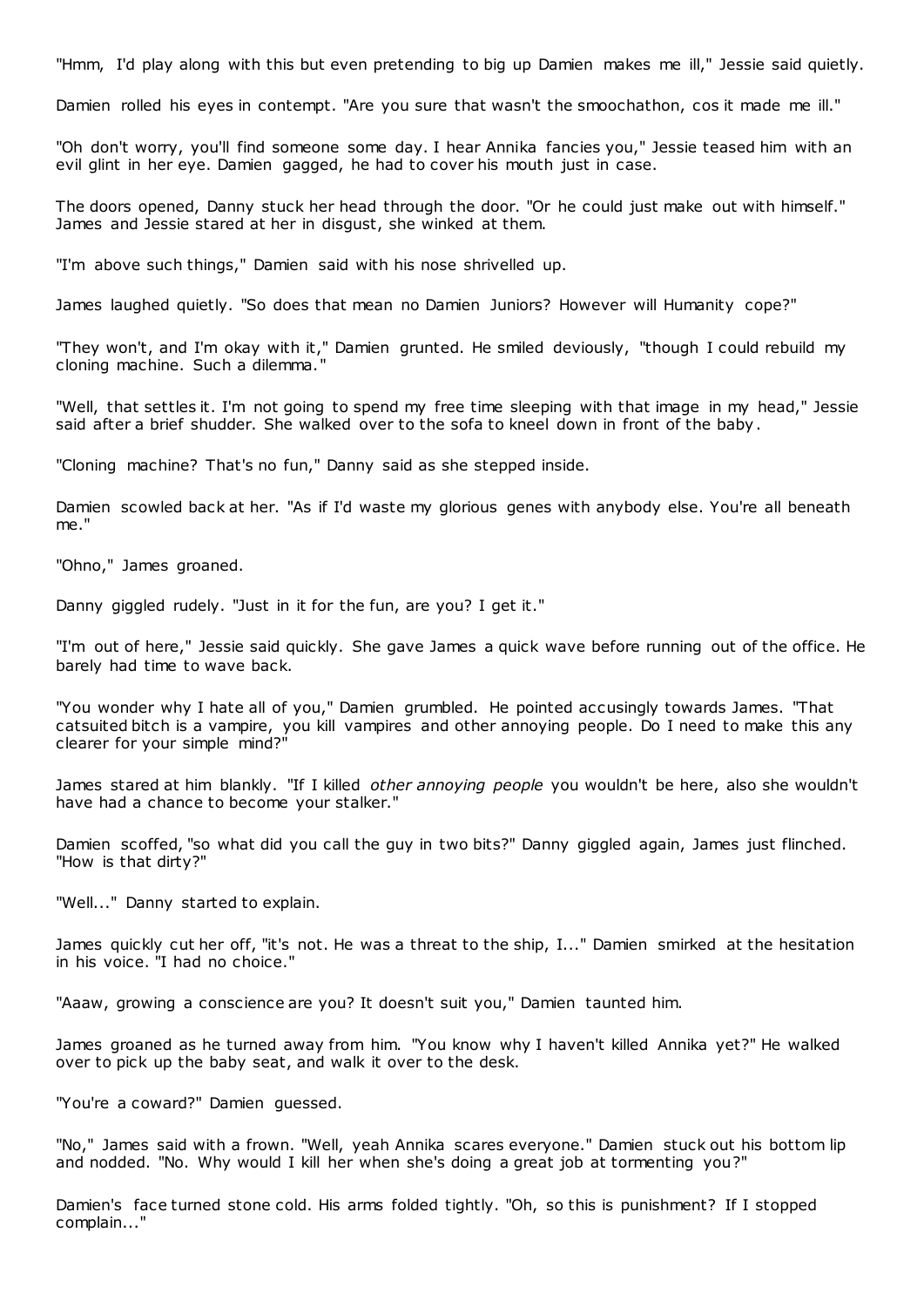"No, it's just funny," James said while sitting down in his chair.

"What about Ruby? Was her death funny?" Damien snarled.

"Why don't you ask her yourself? We put her in the Enterprise brig so we could chuck those warlocks into ours," James said plainly.

Danny giggled behind her hand as Damien growled and stomped out of the office.

"He's so easy to rile up," James sighed. He did so again when Danny smirked at him for it. "What's the matter, Danny?"

"Oh nothing, I just wanted to catch up. I figured you'd be lonely in here," she answered.

"No, I'm fine. Amy usually spends the Friday afternoon with me so... no," James said. Danny pouted a little. "It's painting day, and she hasn't wanted to go ever since Scott threw pink paint over her head."

"Oh, is that why you knocked his dad into a coma?" Danny teased. Her face quickly softened when his showed the familiar signs of guilt. "I'm sure Jessie blew a few fuses. It'd be bad enough if someone did that to her, let alone one of her kids."

James tried to smile but he was still thinking about the first thing she said. "It didn't go down well, no."

"So... er, what you calling this one then?" Danny asked quickly to change the subject.

"I take it Jessie hasn't told you," James said.

Danny grit her teeth, her mouth opened and she made a brief hissing noise. Her eyes rolled to one side. "I think so. Is that the story about you time travelling to save her..." James shook his head. "Oh. Um, the girl from the future then?"

"That's the one," James said.

Danny smiled in relief. "I thought so the first time, cos you can't use her name, right?"

"No, she's not the girl I met from the future," James replied while looking towards the baby lying nearby. "Jessie still likes the name though."

"I'm just throwing a random name out there but what about Danny," Danny suggested.

James tried not to laugh to avoid insulting her, but it just came out like a smirk. "No, what with her sister Dannielle and the dirty jokes you come up with. That'll never work."

Danny shrugged casually, "oh well, can't blame a girl for trying." Her eyes lit up, "ooh, what about Dianna? With an I not an E."

"So, Danny and Ian combined?" James said warily.

"No, no. There's no Y in there, and you'd be crazy to have a triple N," Danny said innocently.

"Thanks, but I think it's something Jess and I have to work out ourselves," James said.

The doors opened at the same time Danny had folded her arms in a pretend huff. "I didn't make any rude names up, or make a joke with the Danny and Ian combined comment. I just can't win with you."

James laughed briefly, "no."

A woman walked into the office, her eyes a little wide as she looked around. She looked towards the baby on the desk a few times. "Um, is this the Security Office?"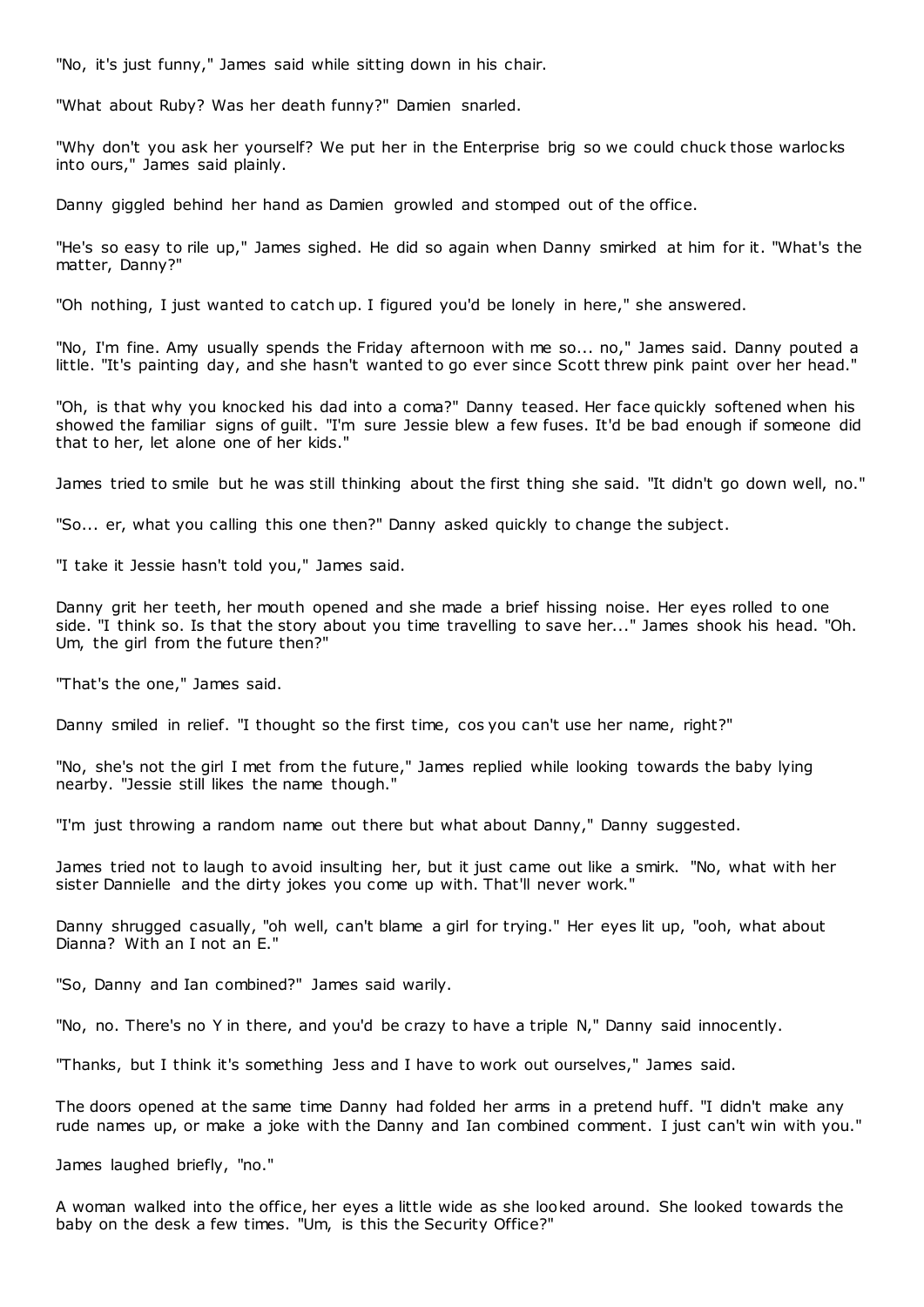"Yes it is," James replied.

The woman still didn't look so sure. "It feels more like a nursery, but ok."

Danny smirked at her, "one baby on top of a desk? What kind of nursery's were you brought up in, Rachey?"

The woman walked over to her, a smile warmed up her face. "Oh Danny, I didn't recognise you without the dirty jokes being thrown my way."

"Well, I do what I do," Danny said.

"The Enterprise is too quiet without you. I could get used to it," the woman said.

"Oh you don't mean that," Danny giggled. She turned to James again. "If it's important I can come back later. Toodles." She headed for the door, giggling at her own use of the word toodles.

The woman stared after her with her head shaking. "Strange girl."

"Yeah," James nodded. "So, what can I do for you?"

"A Mr Anderson said that you'd want to talk to me," she answered.

James sat up in his chair a bit, "oh, you must be..."

"Rachel, not Rachey," the woman butted in quickly.

"Right, you can sit down if you want," James said, gesturing his left hand at the seats opposite him.

Rachel nodded, she walked over to sit down on one of them. "He seems to be doing better." She got a puzzled look staring back at her. "Anderson, he was in quite a state when I first met him. I assume he knew the poor girl who died."

James' head dipped slightly, "Zare, yeah. It's been a tough few months for him."

"You a friend?" Rachel asked sympathetically.

James was about to answer, but he took a few seconds to think about it first. He decided to stick with his original answer, "yes."

Rachel smiled and nodded. "So, what did you want to talk about?"

"I was told that you're an experienced witch," James replied. Rachel's smile seemed to fade, making him a little nervous. "Sorry, I don't mean to label you like that, I just..."

"It's okay, that's not why I was worried," Rachel said, her voice friendly but her eyes showed caution. "Go on."

"I don't know if you heard about it but there was a black out on Voyager last week. We have a shield system meant to protect us from demonic threats, and somehow a warlock was able to tap into it," James said.

Rachel was a very worrying shade of white by now. James only had stopped talking because of it. She breathed in deeply before saying anything. "What do you mean by tap into it?"

"I'm still not sure on the how but he turned," James replied carefully.

"That's not how it works. How do I explain it?" Rachel said, with her head turning towards the wall. "When people are born with magic like me, we already have all the power we're ever gonna get. You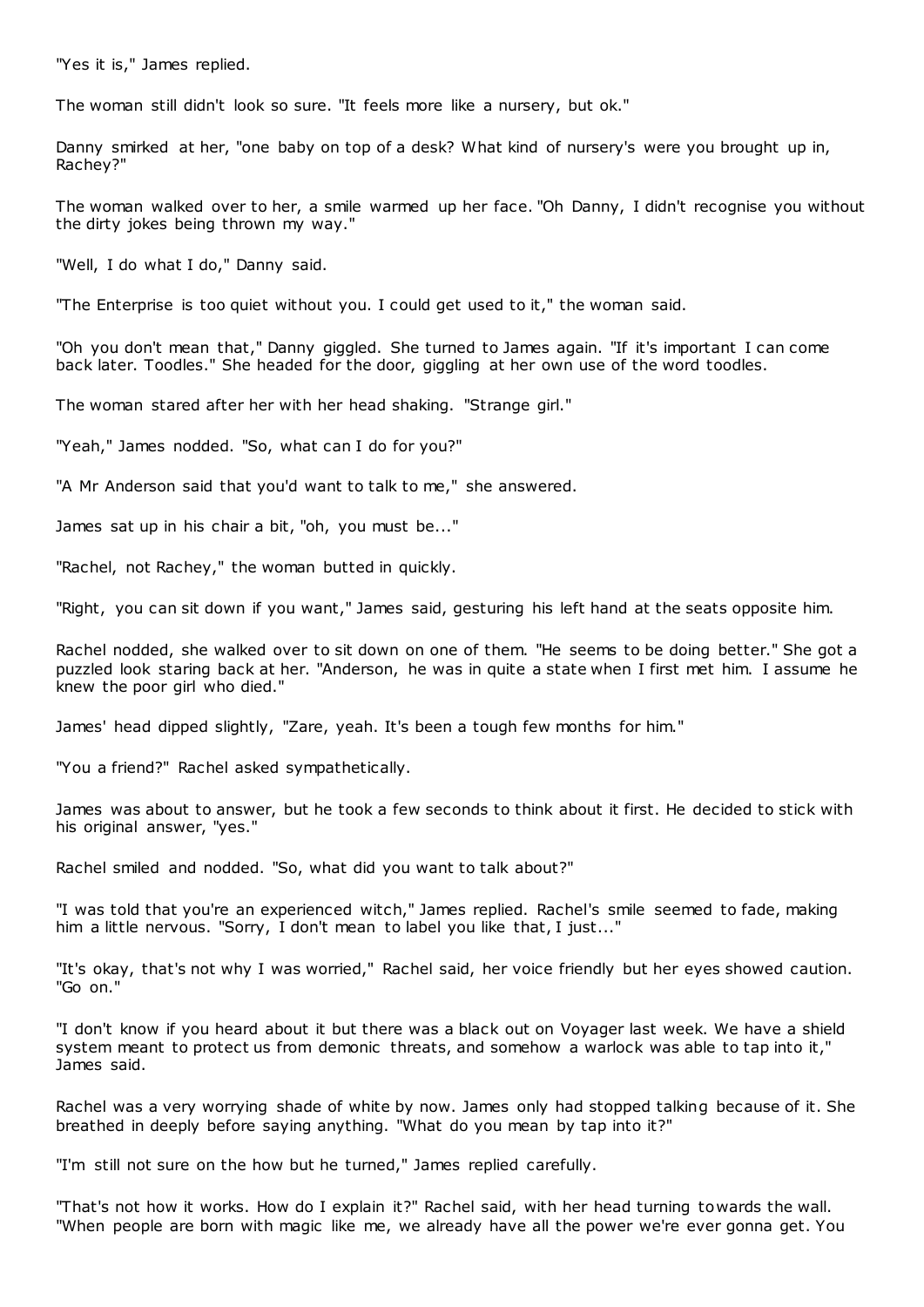can't top yourself up. The turn you're likely talking about would have been triggered by him accessing it all. This blackout and power drain you mention, it doesn't make sense."

"But, I've seen power being drained before," James said, with a confused look on his face. He noticed Rachel staring at him warily. "Okay, so how would he have accessed it all?"

Rachel thought about it, her face frowned and then her head shook, "power can be drained, yes, but it doesn't really give the witch a power boost so to speak. It's just to weaken an enemy. In answer to your question, there are a few ways. One of them requires an enourmous strength of will, and will not result in a loss of control. At least, not at first. I may need more information."

"He had recruited others to help him, taught them a few spells. One of them mentioned sharing it, but he told them they had no natural power," James said.

"That would explain something," Rachel mumbled to herself. She looked him in the eye, "I've heard about this demon shield. It is powered by attempts from the *other world* to break through to this one, and thus dispels it. I know of a spell that does the same thing, not many witches have been able to cast it as it requires a lot of power. Taking something like that down would need more than one person. He would have known that. Recruiting anybody and teaching them to do a few spells may have been enough."

James shook his head, "I wonder why."

Rachel pulled a face showing off her disbelief. "I find it a bit ludicrous that someone would turn themselves evil on purpose. Perhaps you misunderstood. Sounds like at the very least his friends did."

"Warlocks do not have to rely on pure anger or death to unlock their power," James mumbled as he remembered something. Rachel stared quizzically. "That's what he said."

Rachel sighed impatiently, her arms folded. "Idiot. It's just typical warlock talk. The only way to lose control of your powers is to unlock them all at once. It's impossible otherwise. The reason it happens is that you have access to everything, but you haven't learned how to use it yet. It's an overwhelming shock to the system."

James couldn't help but frown. "He did die. One of his team mates had struck him with a fire spell before this happened. Couldn't have been dead more than a few hours."

"I doubt a bunch of newbies would be able to handle a resurrection spell. They wouldn't have enough power," Rachel muttered in disbelief. Something then occurred to her. It did to James as well. "What a tool. What was so important that he'd turn evil over? This is so ridiculous."

"You're not wrong," James muttered. "They believed they were on the side of good, that they were saving the Federation. Yet they drain all of Voyager's power to channel it into some resurrection spell to do that, endangering it. Why did one of them assume it would be shared? Why would killing her save the Federation?"

Rachel's eyes glazed over for a while as she pondered those questions. James didn't notice as he was too busy thinking about that himself.

"Kill who?" she decided to ask eventually.

James snapped out of his thoughts and looked at her. "That's er... what's the most odd about this whole thing. Their original target was a witch." Rachel responded the way he expected, her eyes widened and she tensed up. "There are only a few of them left and they're in the brig.'

"I doubt the evil one would have allowed himself to be locked up. What happened to him?" Rachel asked nervously.

"I can't say," James replied.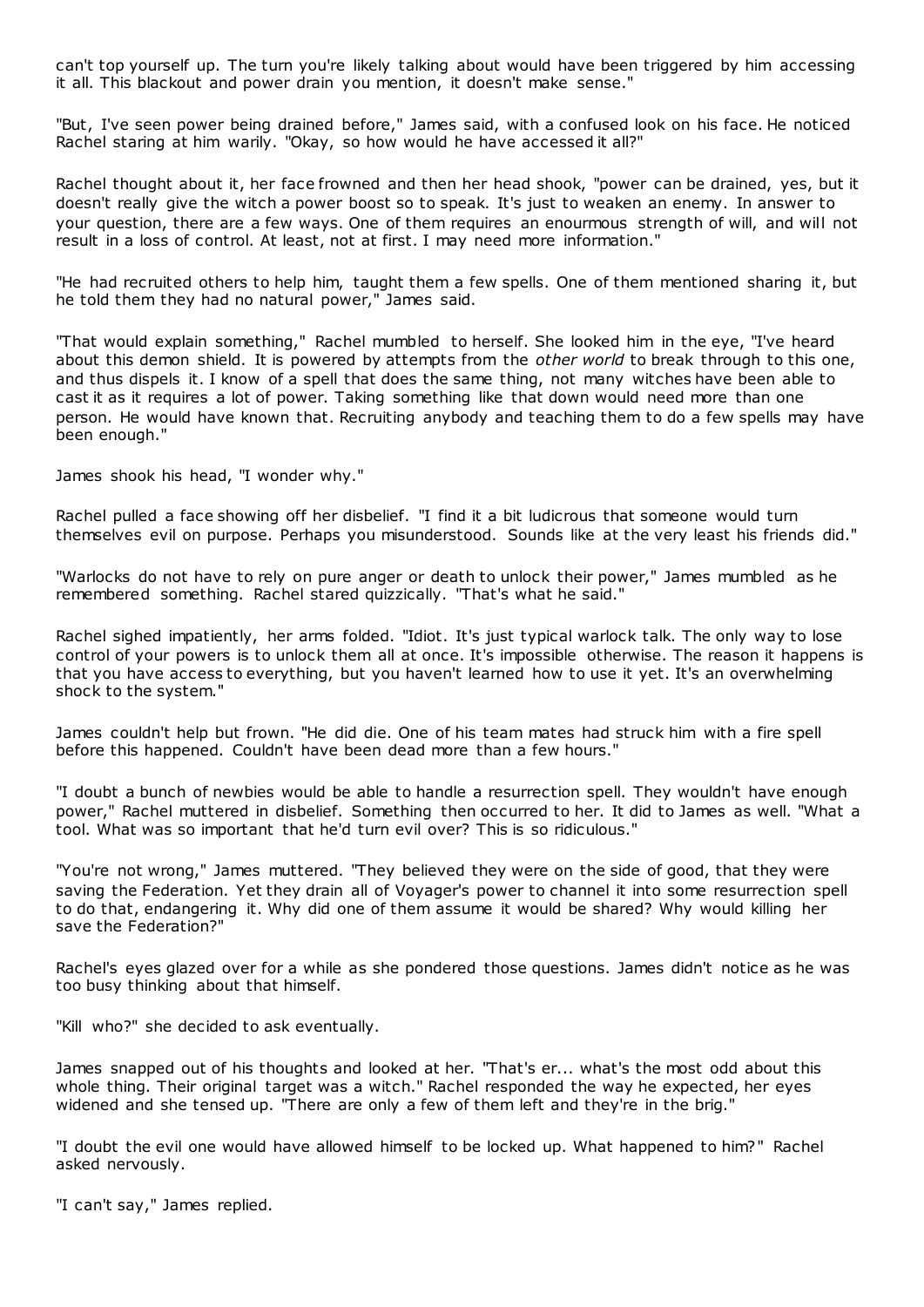Rachel relaxed her arms down by her side. "Hmm, there is no cure. I think I have an idea." She nodded, "I have never heard of anything such as this. I'm afraid I'm not much help here."

"You might be able to. They refuse to talk to us. They may talk to you," James said. Rachel seemed a little alarmed at the thought. "Unless there's some kind of warlock versus witch rivalry that you haven't mentioned."

"No," she answered that.

"They won't talk to me or Craig, but we can send others into the room with you so you're not alone with them," James said to assure her.

Rachel shook her head defiantly, then gave him a smile. "A bunch of rookies aren't a threat to me. They're more likely to talk to me if I went in alone. It's not that."

"Then, what?" James questioned.

Rachel's eyes narrowed a little and briefly, then she climbed to her feet. "This witch they targeted. I don't suppose she's a natural witch, around thirty years old, and relatively well known."

James leaned back in his chair as he tried not to show any reaction in his face. "If you can find out anything, it would be a huge help. I can get Craig to pick you up and take you there when you're ready." Rachel looked a little confused. James gestured to the baby sleeping nearby.

"Oh. That's all right. I'm way too curious now. It shouldn't be hard to find," Rachel said.

"There should be two people outside guarding and two inside. I'll tell them to expect you. If anything happens they..." James said.

Rachel waved the concern away, "please. I can handle it. I've been practicing magic since I was a teenager."

"All right. Um, if you find something..." James said warily.

"I'll come straight here," Rachel butted in. She made her way towards the door. As it opened she turned a little to look back at him. "I have to ask, it's bugging me."

"What?" James said.

Rachel sighed, her eyes squinted a little, she seemed to be studying him carefully. "No, it's nothing. I just thought I'd seen you somewhere before. Never mind."

"That's..." James said while she hurried out the door. "Never good."

Voyager and the Enterprise dropped out of warp within seconds of each other. They flew towards another asteroid field, with the looming red giant star directly ahead of them.

"Well?" Tom questioned towards Opps.

"Triah was right, this is the system we observed a few months back," Danny said. "I don't see anything different, yet."

*"Scanning for any nearby ships, lifesigns, anything really," Harry's voice said.*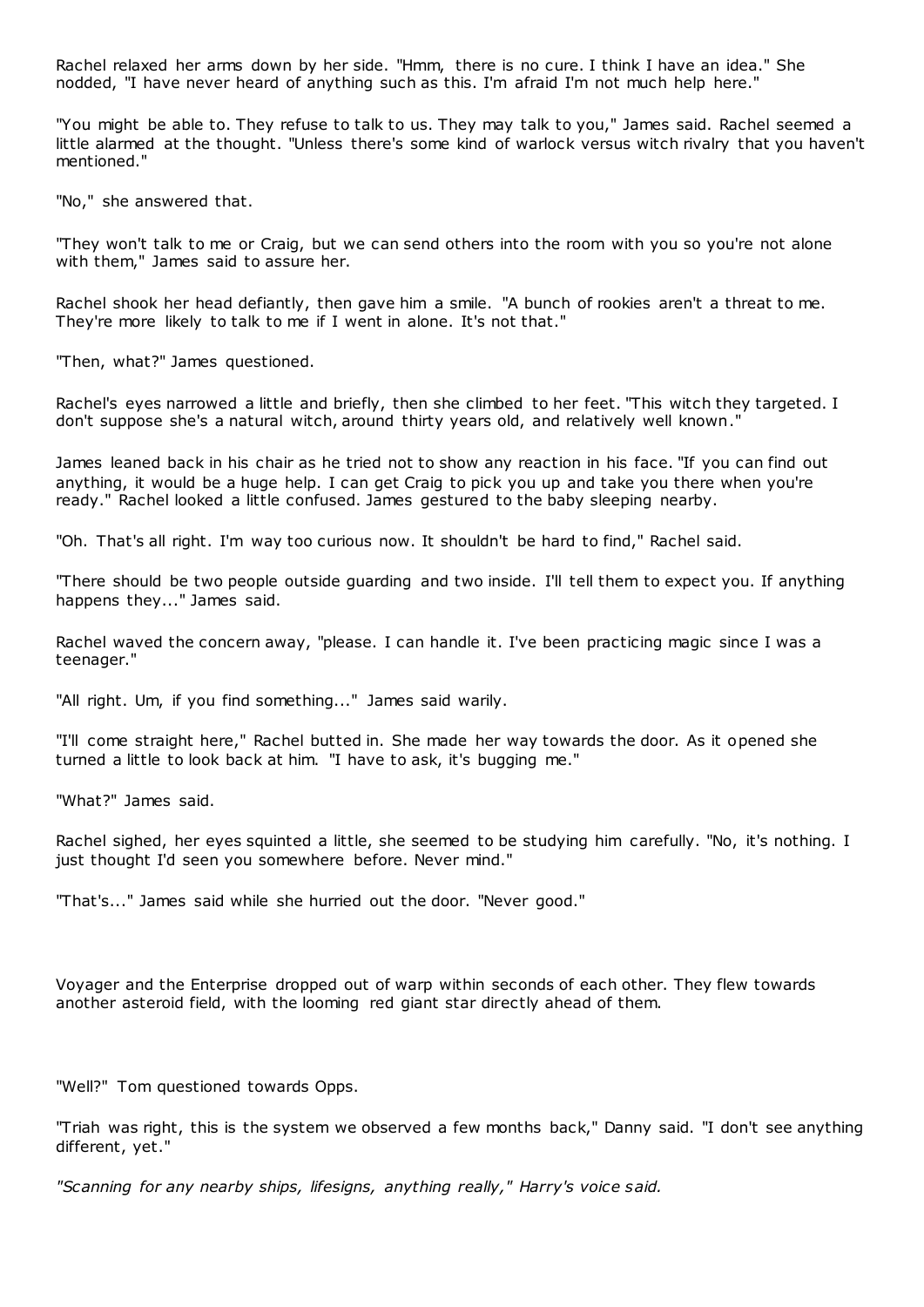Nathan briefly glanced up from the helm to look at the viewscreen. He cringed at the sight they all had. "There's no sign of any planets with golden oceans, is there?"

"No, the system was pretty much lifeless. That's why we left it alone," Danny answered.

"Probably because of that," Lena said as she pointed at the viewscreen.

Tom nodded, "yeah, when a star becomes a red giant it pretty much crushes anything in its path. Maybe there was an m-class planet a long time ago."

"Can't be that long," Nathan said, pulling a face. "Otherwise how would Harry's girlfriend know what its oceans were like?"

Lena looked very uncomfortable, her head shook. "No, that's not what I was pointing at. I meant the asteroids."

Tom wandered over to the Science station. "What about those two colliding planets?"

"Uh, we just figured they were both from different systems and the Soft put them together for a laugh," Danny replied, shrugging slightly.

"Why? There's nothing on them," Nathan questioned.

Tom glanced between the two thoughtfully. "It does seem likely. Where are they?"

Both Danny and Jodie tapped on their stations to answer him. The viewscreen then changed to show mostly empty space, with a small dot in the distance.

"Magnify," Tom ordered.

The viewscreen zoomed in on a small and grey planetoid. Nothing seemed out of the ordinary about it.

"It's got an extremely elliptical orbit. It's nowhere near the one it's meant to collide with right now," Danny said. "We estimated it would collide with the other one on the shorter half of its orbit, in about ten of our months."

"I love how technical you can get," Tom commented sarcastically. Danny smiled and gave him a wink anyway. He shook his head. "If the two planets belonged in the same system originally there'd be some resonance between the two, right? Also four dimensions, what's stopping one planet flying under the other? What are the odds of two planets colliding? Literally astronomical."

"Like I said, it's gotta be on purpose," Danny commented.

Nathan groaned, "the Soft have got a twisted sense of humour. You'd think the people who like draining planets to oblivion wouldn't be above making people watch a planet loom slowly towards them."

"Yeah, I'm not complaining. At least it's not happening anytime soon, so it's not something we should be worrying about while we're here," Tom said.

Lena stared at the screen for a while, even squinting slightly. She looked down at Tactical.

*"No sign of any ships in the area. No lifesigns on any of the worlds. Nothing. Why?" Harry's voice said.*

*"Not nothing. Scan the asteroid field," Chakotay's voice said.*

"There's something," Lena said.

Jodie spoke at the same time, "nope, nothing."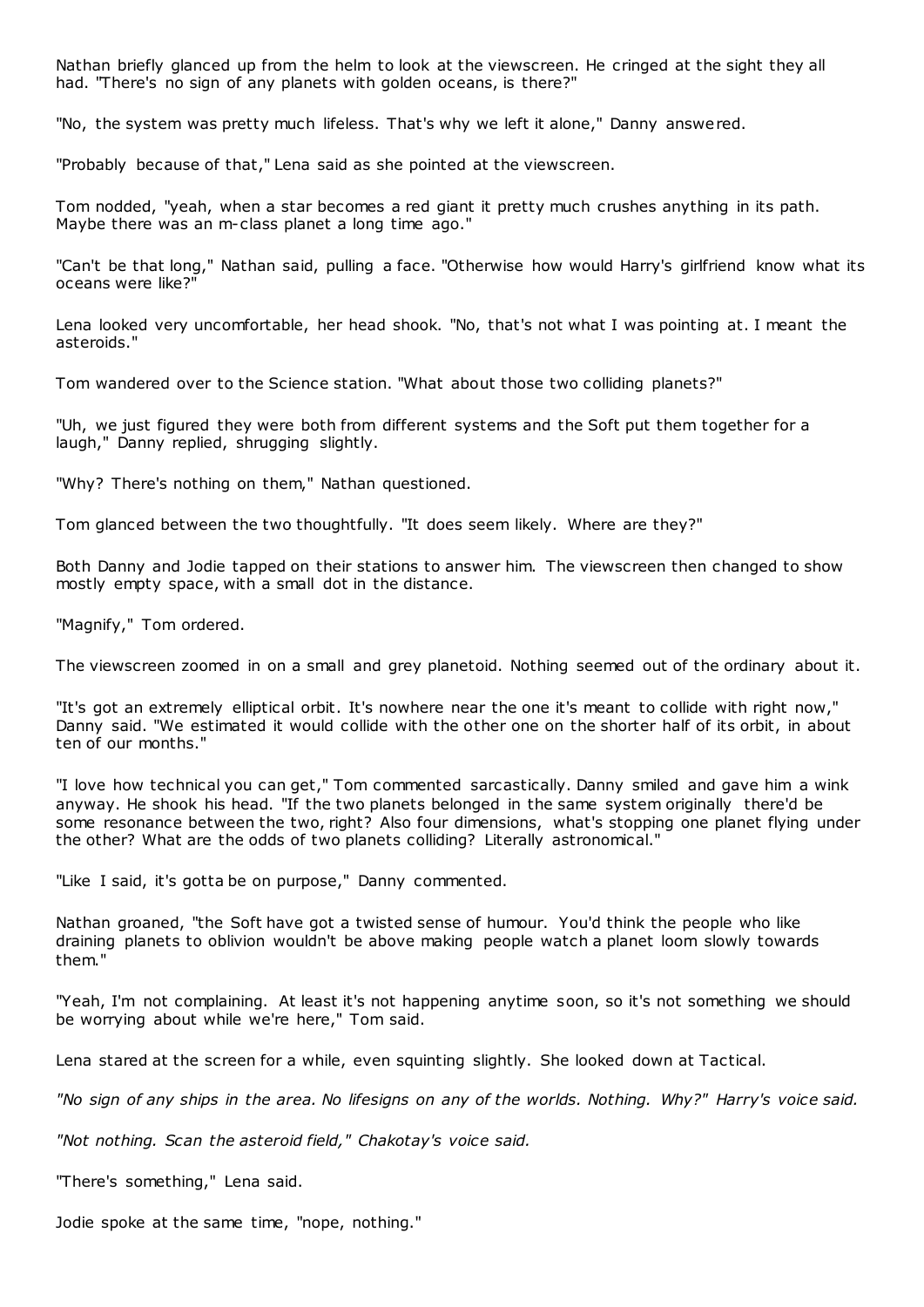The rest of the bridge glanced behind them, giving each girl a bemused look. "Which?" Tom questioned.

Jodie looked at Lena, "unlike that last asteroid field there's no debris. It's just a bunch of rocks. What are you looking at?"

"That's a relief," Nathan sighed.

"Not the asteroid field, one of the planets," Lena answered Jodie.

Everyone almost in sync looked at the viewscreen, Tom decided to squint. "I feel like I shouldn't look directly at it," he said in reference to the star.

#### **The Enterprise Bridge:**

Harry was back hovering over Opps, this time Faye was manning the controls. Like with Triah he kept leaning over to take over now and then.

"I see it too," Harry was mumbling while he tapped. The viewscreen zoomed in on the red star, it meant they could only see the edge of the asteroid field. Now though there was a round yellow object in plain sight. His eyes glazed over as he watched it. "Helm, get us closer."

Bryan stared at him like he was crazy, "we can't go near that star."

"I know that, just get us as close as we can," Harry ordered.

#### **Voyager:**

Tom hurried over to stand behind Nathan at Opps. "Wait a minute Harry, I'm the one in charge remember. That just looks like the Venus type world that Triah told us about. What's the big hurry?"

Nathan's shoulders raised, he pulled a nonchalant face. "It certainly looks gold enough."

Tom looked down at him. "You serious? The only golden oceans on that planet will be lava."

"Her clue didn't necessarily mean we had to go there to watch a damn sunset," Nathan snipped back at him.

*"Red sunset, red star. Shooting asteroids, asteroid field. Golden water, golden planet," Harry's voice mumbled.*

*"What else?" Chakotay's asked.*

"We may not even be in the right system. It's a bit of a stretch. I'm all for..." Tom stuttered.

"Didn't she mention a moon?" Lena questioned.

Danny's eyes lit up, she moved her chair side to side, "oh oh." She decided on facing her console so her fingers could type something in. "Yes, the moon with the decayed orbit of nothing."

Tom was a little relieved when the red star image was taken from the viewscreen, then replaced by a moving diagram of the system they were in. At the centre sat the huge star. Two mostly circular lines surrounded it, each one with a small round object moving along it. The first was yellow, while another was a hazy purple.

It would have looked normal if it weren't for the oval orbit that stuck out like a sore thumb away from the planet on one side, but on the other clashed with the first two. A small grey circle was slowly moving along the quieter side of the shape, out of harm's way for now.

Two more rings surrounded the star, each one had a ringed planet following their lines. In between the first two planets was a dense asteroid field spanning half of the yellow world's orbit, but yet completely dwarfed by the size of the star.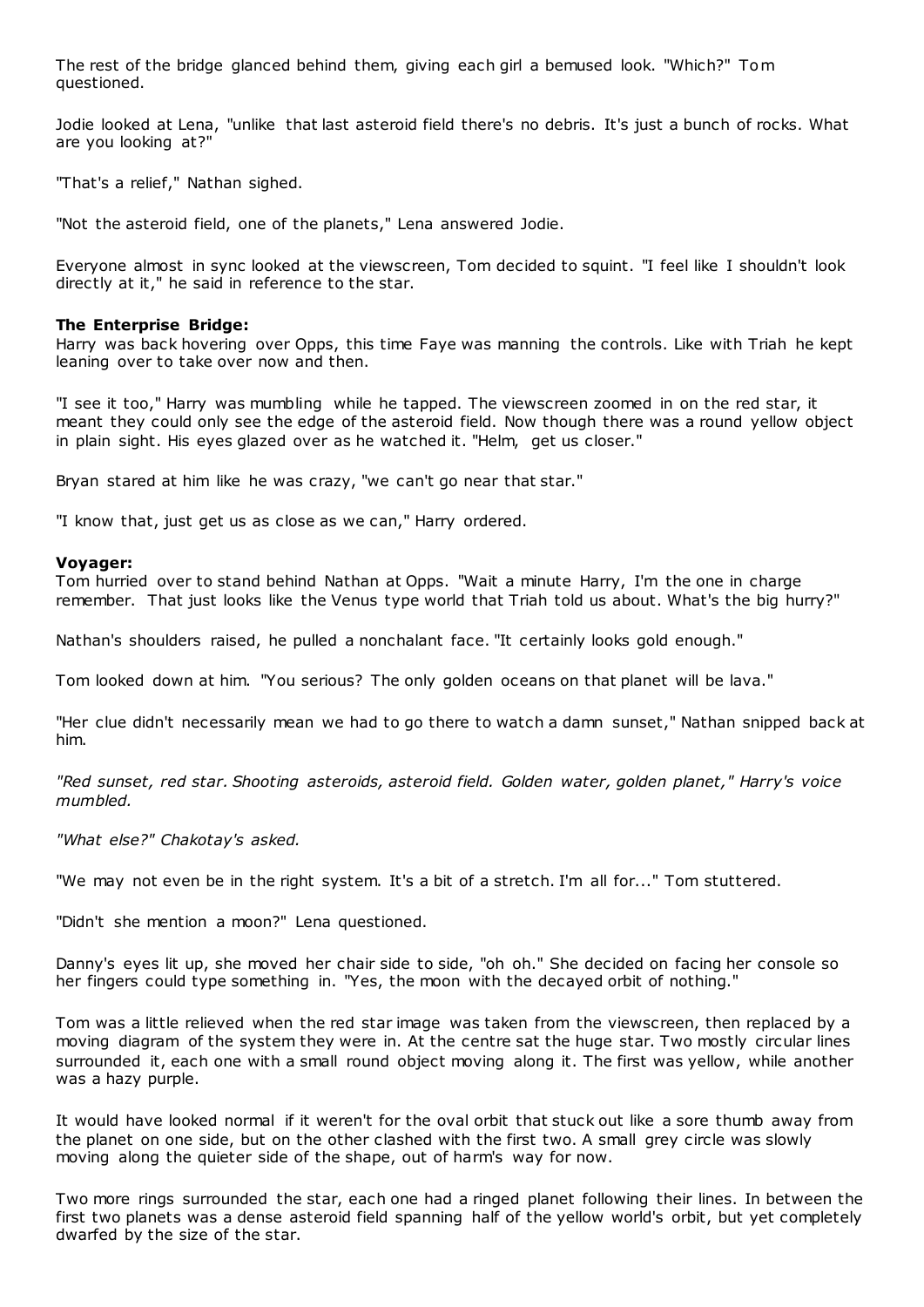"It was here last time," Danny said as she worked.

A light grey, almost white round object appeared between the orbits of the purple world and the asteroid field. The elliptical orbit ventured close by, at that point it had even crossed the purple planet's orbit.

"Now," she continued, looking worried as she did.

The white object disappeared and reappeared right next to the yellow world, almost as if it was orbiting it.

"It's... that's weird. It looks like it could have been the second planet's or apart of the field, and now..." Tom said. "Can we get a better look without getting dangerously close?"

"Metaphasic shields should keep us safe from the radiation for a few hours," Lena answered.

Tom looked around at everyone on the Bridge with a thoughtful look on his face. "If it is a trap or someone's been listening in, we'll be handing over both ships. If we send one and they're out numbered..."

*"I'll go," Harry's voice butted in.*

Tom sighed impatiently. "The other is only a few minutes away. We're a team, opinions?"

*"I'd say that it would be too dangerous to hide an ambush near the star. If it were a trap, they'd come from outside the system and attack the first ship they see," Chakotay's voice replied.*

Tom nodded, he focused on Lena at Tactical. Her eyes widened a little, her head shook. It unnerved him more than he liked. "What's the matter?"

"I'm not... a good judge right now," she reluctantly said quietly.

*"Chakotay's right. I'll take the Enterprise in. Voyager's in better shape to fend off an ambush if t here is one," Harry said.*

"She's also in better shape to survive getting close to a star," Nathan pointed out.

"I'm not hearing anyone for sending both ships," Tom said.

Nathan shrugged, "I kinda did, but you interrupted. Keep us together. We can't afford to lose another ship, or Enterprise twice."

Tom noticed Faye and Danny both nodding, he looked to a still hesitant Lena. "Okay. Bryan, Nathan set a course for the first planet, full impulse. Lena, yellow alert, just in case."

He heard a mixed chorus of aye's and okay's, then it fell quiet for a while. Everyone kept one eye on their stations and another on the viewscreen as the view of the golden planet grew. Lena's station bleeping broke the unusual silence. Tom quickly swung around to look at her again.

"Something's approaching from the planet. A ship," Lena reported while her head shook. "I didn't see it..."

"Don't beat yourself up, none of us did," Jodie said. "Radiation from the red giant probably masked it."

Tom sighed, he stared at the viewscreen once again. At first he didn't see anything but the planet and star getting bigger. As he watched a sliver of grey rose from the top, Tom frowned, it looked nothing like a ship. "That's..."

*"The moon, coming up over the planet's pole," Harry's trembling voice said.*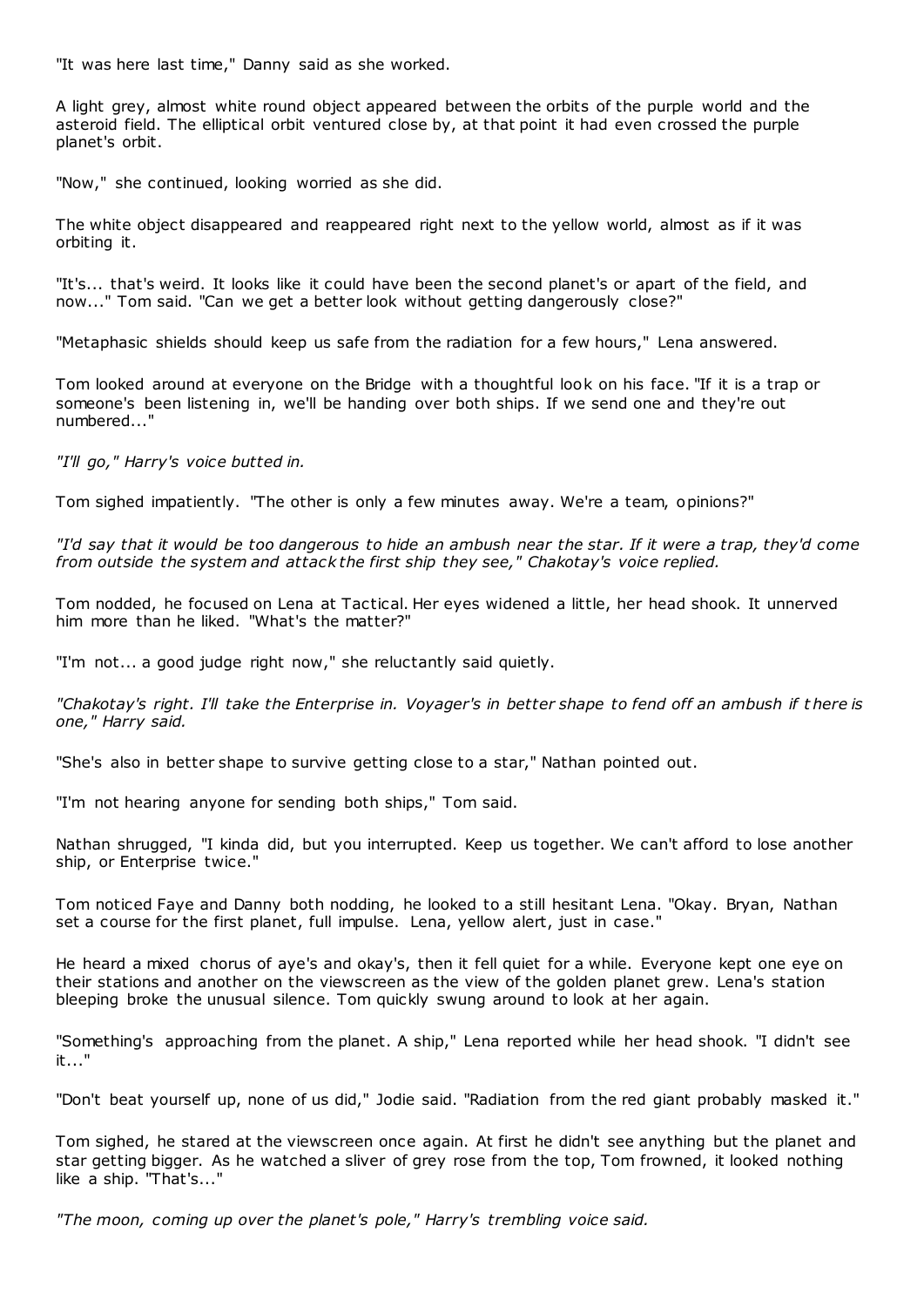Tom was too distracted by that view he didn't see the much smaller object break off from it. It flew directly towards the viewscreen, getting bigger fast, yet it still was dwarfed by the scenery behind it. Few lights blinked from its mostly white hull weakly. That got Tom's attention.

"All stop, let them come to us," he ordered. Nathan only nodded.

The detail of the ship could be seen now. Tom and Nathan were a little relieved at that, everyone else were feeling the opposite of that. Tom's didn't last long as he noticed patches of the vessel's white hull were charred black.

"They're damaged. Can we hail them?" he asked.

"They're hailing us directly, before you ask I can't redirect it to the Enterprise this time. Secure channel only," Jodie replied.

*"Don't you dare cut me off or anything," Harry's voice said.*

Tom sighed, "that's not a secure line Harry, sorry. On screen."

*"Da..." Harry's voice stuttered as he was cut off.*

The viewscreen quickly changed to show the interior of an alien ship, and the familiar face of Tira looking very anxious as well as sweaty. "Tom? What happened to the Leda, is Harry..."

"Harry's fine. He's on our other ship," Tom quickly said to reassure her.

The news didn't relax her fully, though it did help a little. "We can't stick around here too long. It's far too dangerous and they'll likely notice all of this."

"I'm gonna risk sounding stupid but I gotta ask. Who will?" Tom questioned.

Tira stared at no one in particular with a lost and terrified look on her face. "The Softmicron. It looks like it is our planet's turn."

The two Security officers keeping watch inside the brig shared a worried look. The woman in front was tiny in comparison, but her stern stare directed up at them was unnerving them a little.

"These men are dangerous, ma'am," one of them managed to spit out.

The woman's eyebrow twitched. "They won't harm me, they can't. Your boss told me to come, so why don't you take it up with him."

She only expected the threat to concern them a little. One of them turned sickly pale while the man who spoke started to sputter nonsense. Their boss didn't seem so threatening to her, so their reaction surprised her. She tried to put it at the back of her mind with her other thoughts.

"Five minutes, please," Rachel said the last word begrudgingly.

"Sure," the quiet one mumbled. The two men quickly left much to her relief.

Rachel turned full circle so she could approach the forcefield. One of the men there watched her suspiciously. The other three men showed little interest.

"So, which one of you pathetic man-children has picked himself as leader?" she asked.

The man watching her briefly was taken aback, he smirked after composing himself. "Who's asking?"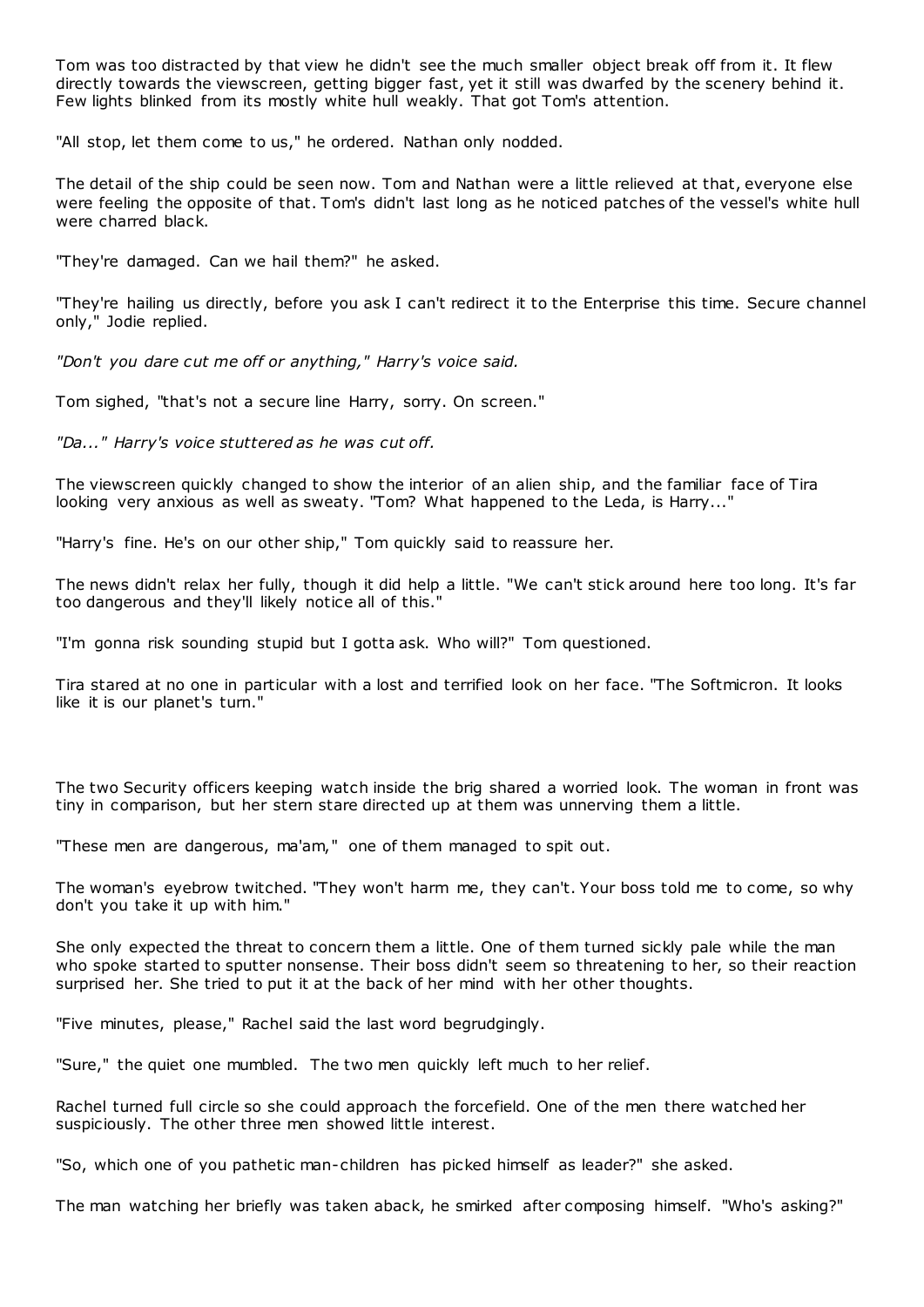"Somebody with more power in her little finger than your entire play group," Rachel answered harshly.

"A witch. What's with the pissy attitude?" the man asked.

Rachel's eyes narrowed. "What's with the trying to kill people, including one of your own? I think that's a better question."

"We didn't try to kill one of our own," the man answered.

"I noticed we brushed right over the kill people part," Rachel said, her voice running cold.

"That wasn't us," Charlie protested. The leader shushed him away.

A smile appeared on her face as Charlie turned his back on his brig-mates. Rachel gave the leader a hard stare. "Breaking apart at the seams?"

"You didn't come here to mock us. What do you want?" the man asked sternly.

"You know already. Your dead leader turned evil somehow, likely using you schmucks, tried to kill a witch, killed others and croaked. I want to know what the hell you're playing at," Rachel said.

"You clearly are too ignorant to know. I'd tell you but..." the man said smugly.

Rachel rolled her eyes, "no girls allowed? So this was an attack on women. You're not worth my time."

She began to turn her back on him. "No," he said, stopping her. "I'm just surprised you don't know."

"Know what?" Rachel demanded.

"That witch you speak of, is a threat to people like us," the man replied. As he expected he got an amused scoff from Rachel. "See, ignorant. You couldn't possibly understand."

Rachel's face stiffened, her jaw clenched. Her body turned to face him once again. "You used the forbidden Dujin texts to resurrect your dead leader. He told you to do it if he fell. Why do I get the feeling that wasn't what he said would happen?"

The man stared at her with his eyes wide. "You know of the Dujin?"

"Of course, I'm not five," Rachel groaned. "It wiped Voyager's very little power reserves, which I'm also guessing you didn't expect. Voyager's numerous power transfers to the Enterprise will have contributed to that."

"It was for a greater purpose," the man argued.

Rachel laughed in his face, "oh? From what I heard you expected to get a share of that power you stole. Only that's not what happened."

"I knew it. That so called Security chief sent you," the man grumbled.

"Instead the power and the spell were really to resurrect him, unlocking his full potential. Which one of you were tasked with killing him in the first place?" Rachel asked while dipping her head to the right to peer into the brig.

"How... you answer me first. How do you know this?" the man asked.

"I pieced it together from what I was told. Also unlike you I know what the Dujin text is really for," Rachel replied.

The man seemed to be very worried at this point. "Did you tell *him* that?"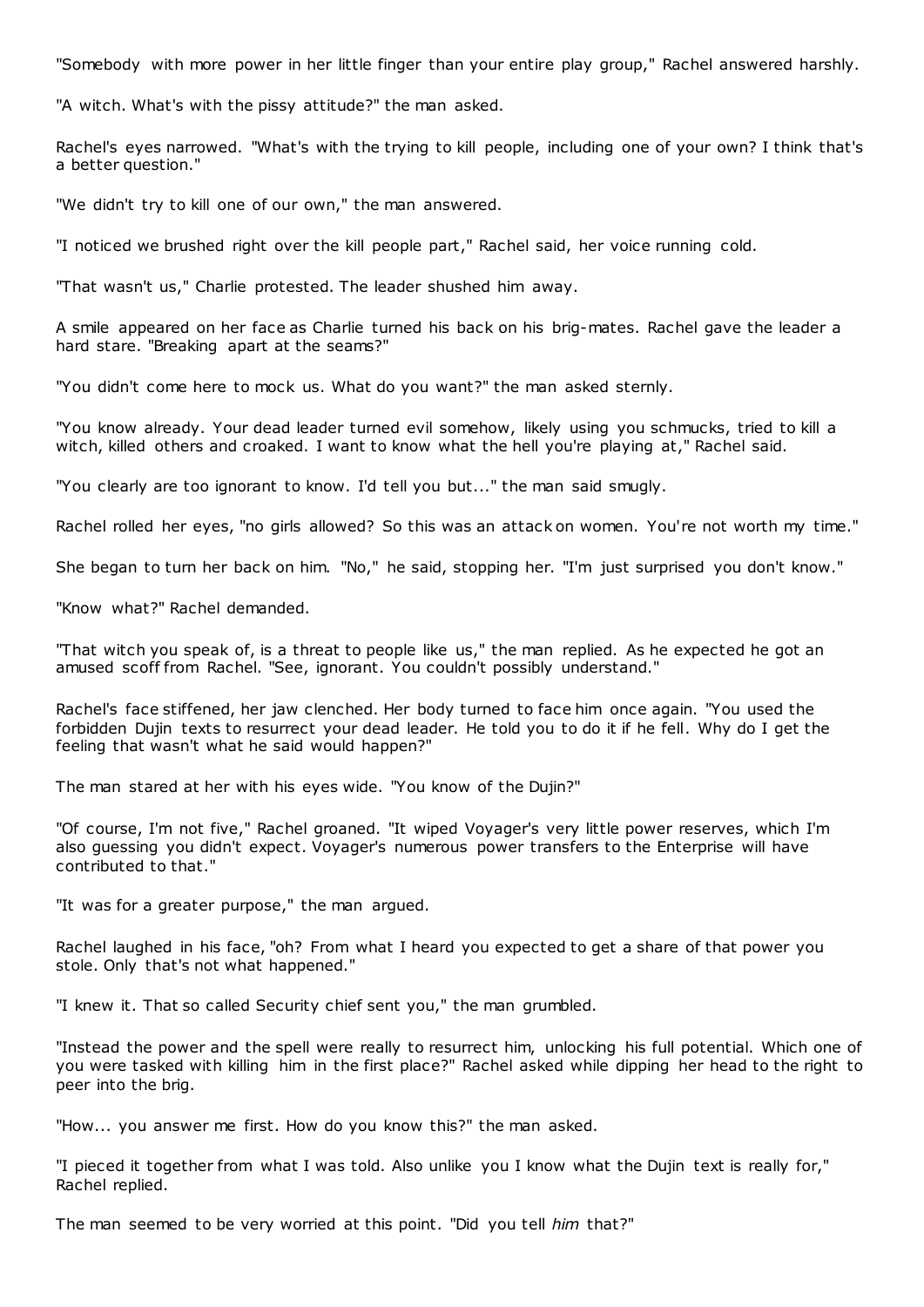"No, that is against tradition. What always is against tradition is using demonic spells for your own end," Rachel hissed.

"What are you talking about?" one of the other men piped up.

Rachel shook her head with contempt. "Didn't your leader teach you the rules? Without rules we are as bad as they are." She was more annoyed at herself than them after saying that out loud. "Of course he didn't. He intended to use you. Telling you the truth would get him nowhere."

"Matteo wouldn't stoop so low. He was a good man, he believed in justice and peace. He'd never use demonic spells," the lead man said.

"Putting your obvious love for him aside, he obviously wasn't a good man. Only a power hungry idiot would turn evil on purpose," Rachel said.

Charlie sniggered to himself. "I knew it." The lead man glared back at him. He ignored it and stepped back forward. "Matteo told us we all had a job to do, so we'd need more magic. We couldn't do it..."

"No, you couldn't. Every experienced witch knows a resurrection spell is useless without any power behind it. Without a resurrection he'd have to learn how to use his magic like every other warlock or witch," Rachel said. "He was a narcissist who thought he was too good to do it the hard way."

"We would have helped him. We all followed the text correctly, all of us held the pots. Instead it ignored us and all went to his corpse," the fourth man mumbled. "We thought we failed. We weren't stronger and it's not like he was revived right away. We decided to continue his work anyway."

Charlie huffed. "Yeah, about that. Thanks for waiting for me."

"You killed him and ran off," the lead man said.

"Accidentally, I wanted to get back at Taylor once and for all," Charlie snapped.

Rachel's head turned towards him quickly she almost got whiplash. "Taylor?"

The three men groaned as loudly as they could, it still didn't deter Charlie. "Ugh, always throwing his weight around like he was the big cheese, thinking he was better than us. The girls loved him for it, made me sick. So many times I wanted to kick the sh..."

"Wait," Rachel butted in to the other three's relief. "James Taylor?"

Charlie shuddered, "yeah. I always hated that gay little ponce."

"Yeah, the *married to a woman with kids that always made you his bitch* gay ponce," one of the guys teased him.

"He hung around girls all the time. Who does that?" Charlie muttered.

Rachel rolled her eyes in disgust. She headed for the exit shaking her head and muttering, "nope, right the first time. No girls allowed little boys club."

#### **The Conference Room:**

The atmosphere around the table was grim. Everyone there already kept to themselves, stuck in their own thoughts. A lot of them stared glumly out of the window, which showed the saucer of the Enterprise by Voyager's side.

When the door opened most of the room bolted up right as their thoughts were disturbed.

"She's cute. At last some good news," Tira's voice said softly, and despite her situation was genuine.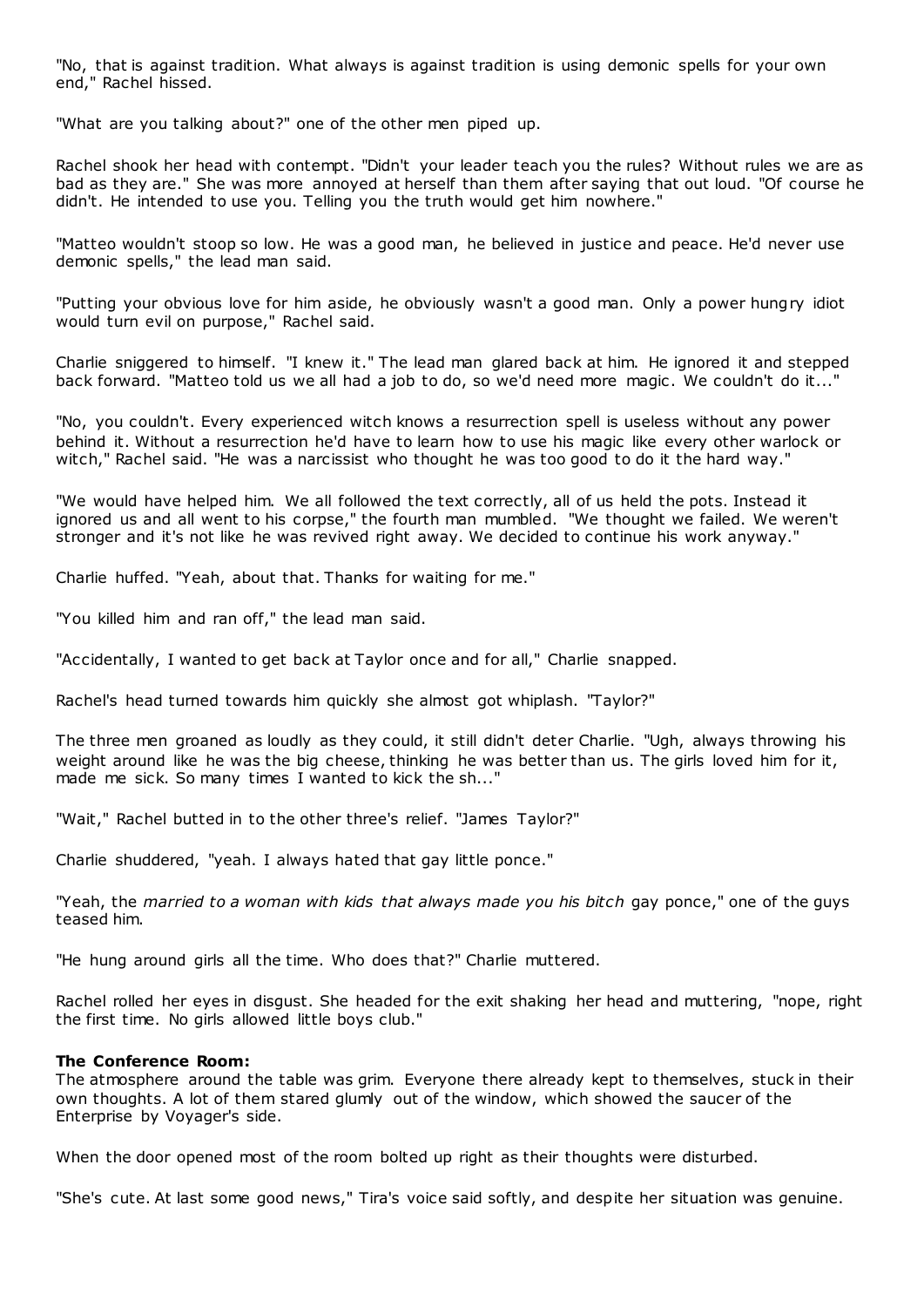A few members of the table looked over to catch her and James, carrying his daughter in the white baby seat, walk up to a few empty chairs.

"No one's told me the bad news yet. I..." James said with a little guilt in his voice.

Tom lifted himself up from his seat slightly, his hand gestured to one of the empty seats. "Tira, welcome back to Voyager. I wish it was better circumstances."

Tira nodded grimly as she took a seat. Tom sat back in his own. James waited nearby, briefly glancing at the door.

"We're still waiting on our Enterprise staff," Tom said. He briefly looked to James, then at the rest of his table. "Maybe we should start anyway."

"It's good that you found it," Tira said politely.

"Thanks to you, yes," Tom smiled at her. "You don't have to worry, no one can hear into this room."

"I know, I just don't know where to start," Tira said. The doors opened again, which made her quickly look behind her. Her whole body relaxed as Harry and Chakotay walked through them. The former hurried over to her and sat down in the neighbouring seat. "Harry, it's good to see you. I wasn't sure if you'd understand my message."

Harry nodded, "I did, it was convincing everyone else."

Chakotay rolled his eyes as he sat down in the last remaining empty seat. "In our defence Harry's usually been dumped by four more girls in this amount of time."

A few members of the table tried to resist a smirk. It was painfully obvious though. One of them was Tom, he tried desperately to put a serious face on. Harry scowled at him in return. "Now we can start. Maybe with what, um tipped you off."

Tira glanced around the entire table, then behind her at the only one standing. "I believe it started when we discovered your Enterprise in orbit." She looked back at the table's occupants. "I told you that when it arrived we tried to communicate with it, then it left. My superiors passed it onto me so I could tell you."

"Maybe we should have invited an actual Enterprise crewmember to this meeting," Tom whispered. Chakotay nodded, he climbed out of his seat to step outside.

"Something about it didn't seem right to me. As the Leda was investigating I made a few enquiries about it. It wasn't until we returned home that I noticed something was definitely wrong," Tira explained. "A Commander I know very well told me that they had been in talks with the Enterprise after all. He..." She hesitated slightly, Harry looked on in concern.

Mostly everyone else looked a little shocked. Tom was busy fidgeting in his seat. "What? Why lie about something like that?"

Tira's eyes shut tightly. "I wanted to know what was said, but he... never got back to me. I, never saw him again."

"Someone didn't want us to know who had the Enterprise," B'Elanna stated.

"Or what it was doing," James added on. His face had turned a ghostly white. "Does this mean...?"

"Not long after Voyager and Leda left orbit rumours started to fly around about a new project," Tira interrupted. "Most people were excited but I recognised bits and pieces. Power conservation, new ministers with new bold ideas, controversial planning permissions."

"A tower network," James said.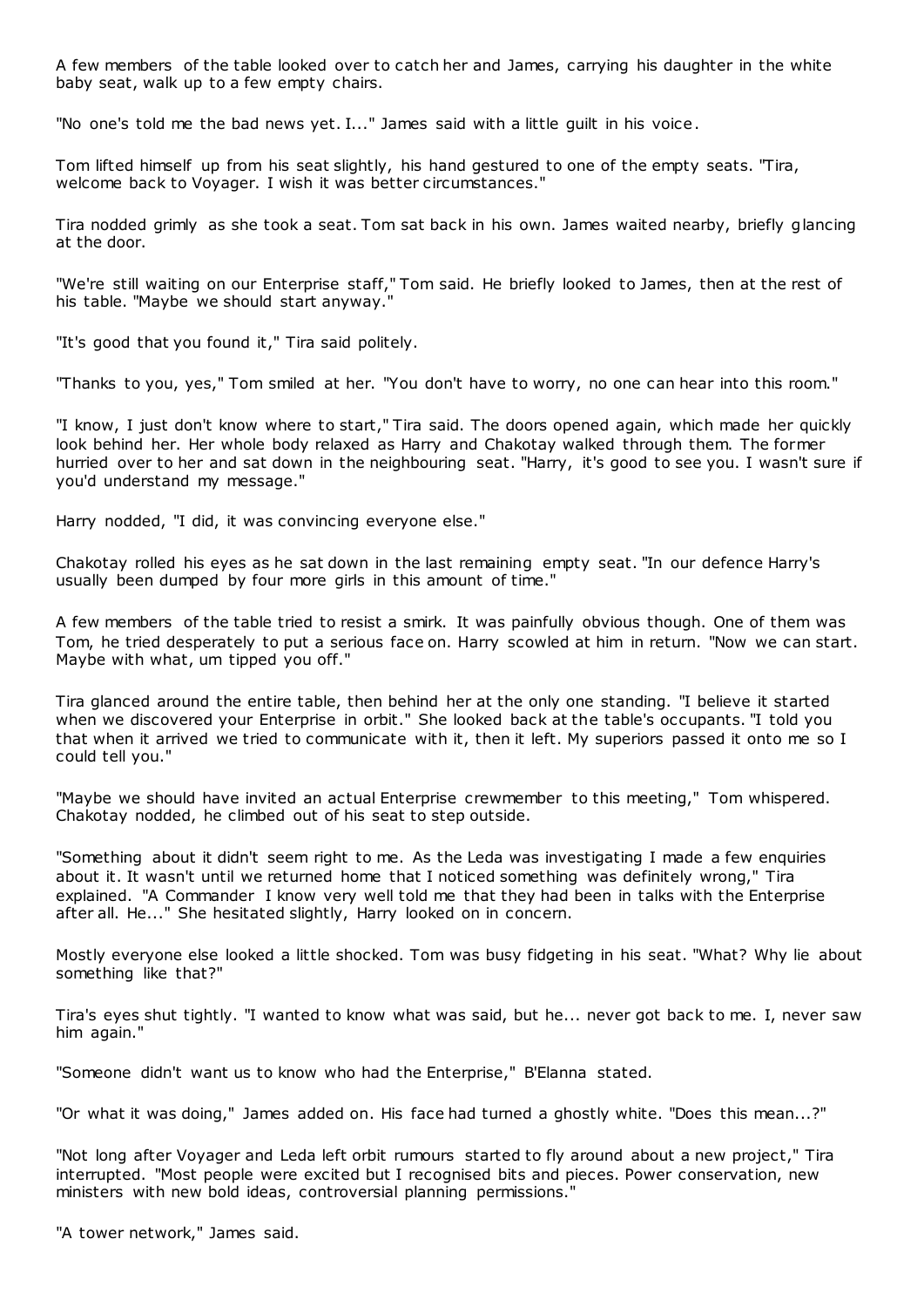Tira looked back at him and nodded, tears were in her eyes. "Members of my crew were apart of the protests. We were weeks away from another mission. That day came and some of them never returned to duty. We informed the people but nothing could stop it."

Lena stared at her with a similar expression, she had to look down at the table to avoid people seeing it. Craig spotted it from the other side of the table.

"There's an island not far from the capital. It's rich, unspoilt. The reason why is no one is allowed to build on it, civilian or government, it's off limits. People go there to get away from it all," Tira said. Harry knew what she was talking about, he softly put a hand on top of hers. She glanced at him with a look that told him she appreciated that. "It's beautiful, I go there a lot. Now... it's a construction site."

The entire room fell silent. Nobody knew what to say to it all. Tira just covered her eyes with her spare hand, trying desperately not to show any further distress about the situation. Harry responded by clutching her hand tighter.

"You can see it from the capital. This ugly tower with construction equipment, already as high as our tallest building," Tira continued. "It's not finished yet and they're already looking for another place."

James shook his head, the shock was gone and in its place was just anger. "They waited for us to leave. They probably lied to the Enterprise too."

"Now you understand why I had to be secretive," Tira stuttered. "It was never my strong suit. The tower is not even finished and people are already dying. They'll do anything to silence us."

"Why here? I gotta ask," Craig questioned.

"That mission I mentioned, it was a distress call which brought us here. It came from that planet," Tira answered bitterly. "No doubt the Soft's way of getting rid of us, a sick joke."

"Sick?" the Doctor vocalised the word that stuck out to him.

Tira's head shook. "It's better if you didn't know. The proximity to the planet and the star shielded us from the nearby transport ship's sensors, they rushed to our aid. That's how we found out it did so. I thought it was a perfect opportunity to call for help."

James walked over to stand beside Tira, on the opposite side to Harry. "How long ago was your last trip home?"

"Three weeks," Tira answered. "It took no more than two months to build that wretched thing. I imagine it's finished now."

"We were heading there anyway," James said, briefly glancing at Tom. He looked on nervously.

"We're gonna need a better plan than the last time, like an actual plan," he said in an attempt to lighten the mood. "If there's one tower it shouldn't be as hard, right?"

"It's getting close enough. The Soft will recognise us sure, but the Krralef's know us too," B'Elanna said. "They also sent Tira's ship away so I imagine they'll keep an eye on that too."

Tom smiled, "the Softmicron don't know that we've made friends since then."

"Yes they do, Voyager used the Katane when we were trapped on that planet," B'Elanna reminded him.

"It's also not here, it's searching for a planet to settle its evacuees on," the Doctor piped in.

Tom scowled at them both, one at a time. Both of them gave him a smirk back. "I wasn't even on the ship, cut me some slack. Besides we don't know if they can chat with their undercover tower builders without blowing their cover."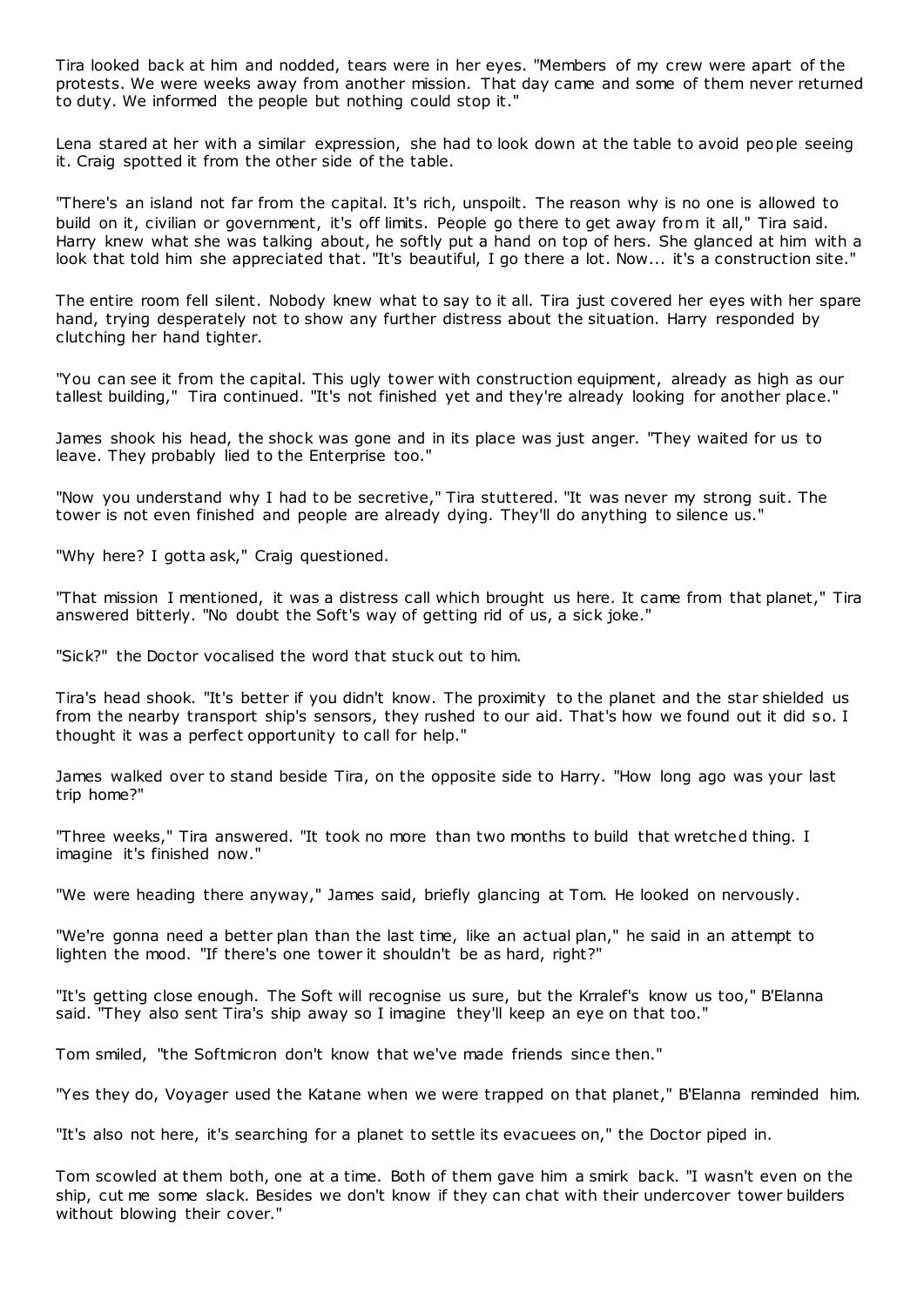"Why would they care? It sounds like they just kill or kidnap anyone who knows the truth," Harry said bitterly.

"All we need is that cloak Damien was working on, put it on a shuttle. I can take a team or go alone," James said.

Lena looked his way, her eyes narrowing. "You mean we."

"I just didn't want to volunteer you," James said with a brief smile.

"Yeah right," Lena scoffed back. "I'll not make a mess or cause trouble like I did the last time. I promise. After what I saw on the Erayan planet, I really don't want to let these prats c ontinue what they're doing."

"Count me in there," Craig said, surprising Lena enough to look at him. "James and I have already talked about this. We only liberated Shurouva because we all worked together. I imagine the whole crew would want to help if they could. The more the better."

Tira smiled gratefully. "Then contacting you was worth the risk. Thank you."

"Don't thank us just yet. We need a plan and it has to be a good one," Tom said. "We also all have to be onboard with it. No use in us fighting over it, that never helps."

With an armful of toys Jessie hurried over to one of the bedrooms to put them back down elsewhere. She'd worry about sorting them out once the living room was clear. On the way she spotted a few lego bricks dotted under the coffee table and a doll hiding under a cushion. Once she had dumped the armful onto one of the beds in that room, Jessie made her way back out into the living room, immediately spotting Duncan's Voyager model toy stuffed into the bookcase. It sat wedged between a book and the portable game machine. It took Jessie the few seconds it took to get across the living room to realise that was another thing that didn't belong there.

Of course on route she managed to step onto a lego piece or two. Fortunately for her and nearby furniture they were the larger ones for toddlers, so the pain wasn't as bad.

Before she knew it she had another armful of toys to get rid of. The nearby bathroom door swished open when she collected the last one. In the corner of her eye she saw something in there too, she had to look twice. A doll's head was barely peeping above the sink, if it had been a centimetre shorter she wouldn't have saw it at all. On a third look she assumed, no she knew that Sasha had thought to give her favourite doll a bath while she washed up that morning, again.

The door chimed. Since it was so quiet it sounded louder than normal. It startled her enough to make her drop a few things. With a groan she crouched down carefully to pick them back up. "Yeah?"

The familiar sound of the doors opening followed immediately. Jessie was about to pick up the doll that wasn't taking a bath when she heard something that was also familiar.

"Jessica?"

Jessie froze all over, except her eyes which widened enough to make them water.

The doors shut and she heard footsteps approach. "It really is you. I thought this would be a long shot."

A few more toys fell from her arms. In the end she left them all there in a big pile so she could stand up as quickly as possible.

"It's wonderful to..."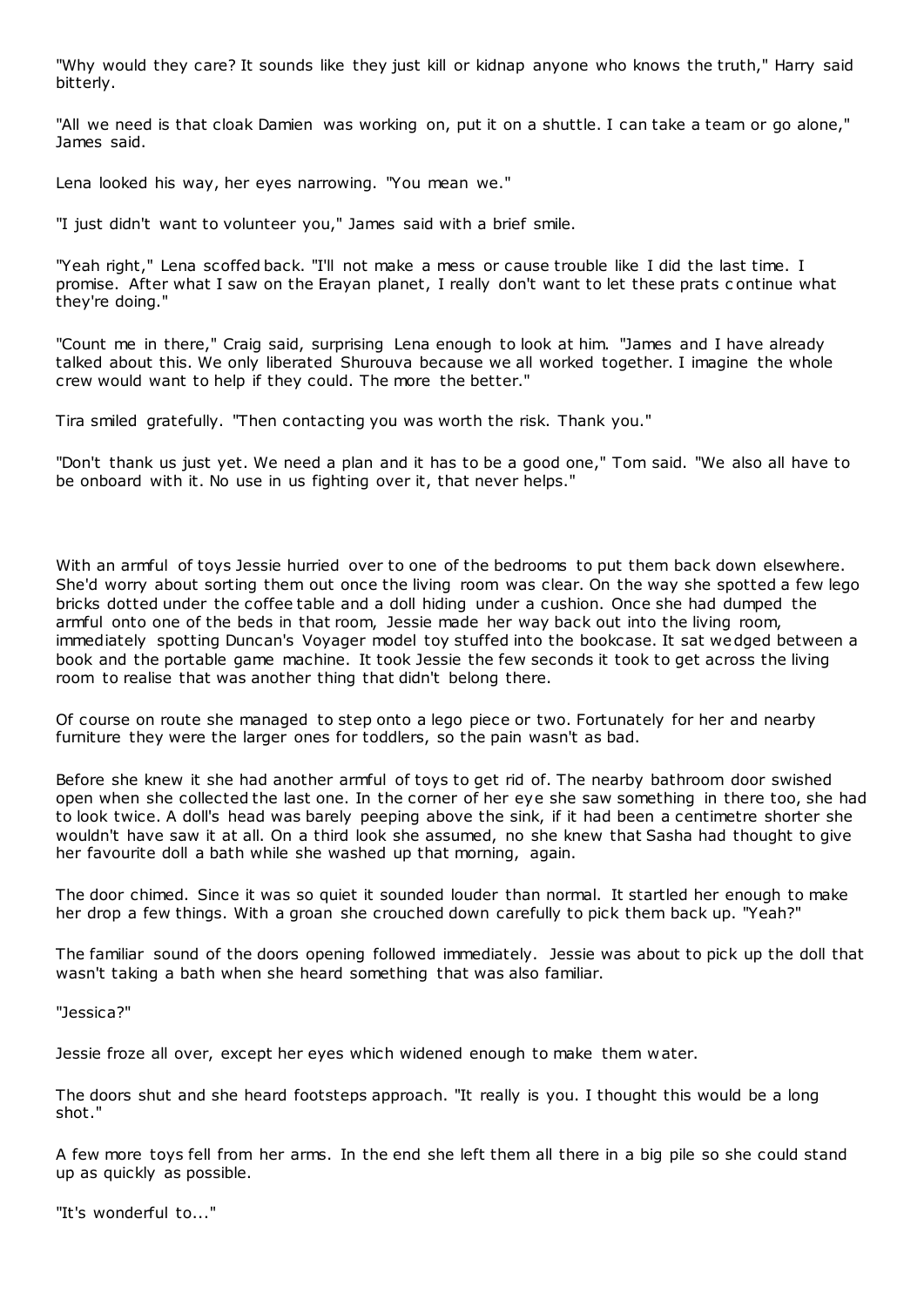Jessie swung around, her face like thunder. "What are *you* doing here?"

The look on her face took Rachel by surprise. She tried to smile it away. "Well it was harder than I thought. There were no Jessica's, I asked around. Somebody mentioned a Jessie. I thought, why not? I assumed they misunderstood me to be honest."

Jessie's eyes were still wide, they drifted to the right. "No. What are you doing here?"

"I don't understand. To see my daughter of course," Rachel replied.

"No," Jessie sighed tiredly. Her hand caressed her forehead, blocking her just as tired eyes. "Maybe I should rephrase. Why the hell are you here?"

Rachel's smile faded, she seemed disappointed. "I was afraid of this."

Jessie felt herself laughing but she was getting angrier by the second. "Wow, are you that deluded? Did you think that all you'd have to do is pop into my life after thirty years, not say anything remotely like *I'm sorry*, and I'll run up to hug you with a *mummy* in tow?"

"No of course not," Rachel sighed.

"Yeah right. I think you must be getting mixed up with your crazy daughter. I'm the sane one that was lucky enough to be dumped," Jessie grumbled. A finger pointed at the door, "get out."

"Danni wasn't crazy. There's no reason to be rude, Jessica," Rachel said bluntly.

Jessie shuddered in revulsion. "Jessie. My name is Jessie."

Rachel didn't look so sure about that, she pulled a face in disgust. "That's very masculine. I'd rather not."

"No, it can be used for both," Jessie said. A blank face appeared on her face, "wait, can't you say the same about Danni?"

"It was my name for her, she didn't want anybody else using it," Rachel said with a smile.

Jessie couldn't believe what she was hearing and it showed. Her face scrunched up, eyebrow shot up, the eyes themselves were wide. "I don't care. I was just pointing out that... oh who cares. I'm Jessie and you are leaving."

Rachel's smile was soon gone. She took one step forward, forcing two steps backwards from Jessie. "Okay, maybe we can compromise. Jess is a cute name."

"No compromises. I want you gone!" Jessie snapped, again pointing at the door.

"But... I wanted to see you for so long. Please give me a chance," Rachel stammered.

Jessie was laughing again. "Next you'll be telling me you didn't mean to abandon me as a baby, and that the only reason it happened was cos you tripped over and I fell into a fast flowing river. You ran after me but you couldn't keep up. Then when I finally came to a stop the people there adopted me and called me Jessie cos they thought I was a boy."

Rachel bit her lip firmly, her eyes darkened. "There's no need for that."

"I think there is because you don't get how stupid you sound to me," Jessie muttered harshly.

Rachel sighed to try and calm herself. "Look, I can explain. I have been trying to get in touch with you for years. Do you think it's easy to find someone lost in the Delta Quadrant?"

"Oh this gets better," Jessie said sarcastically.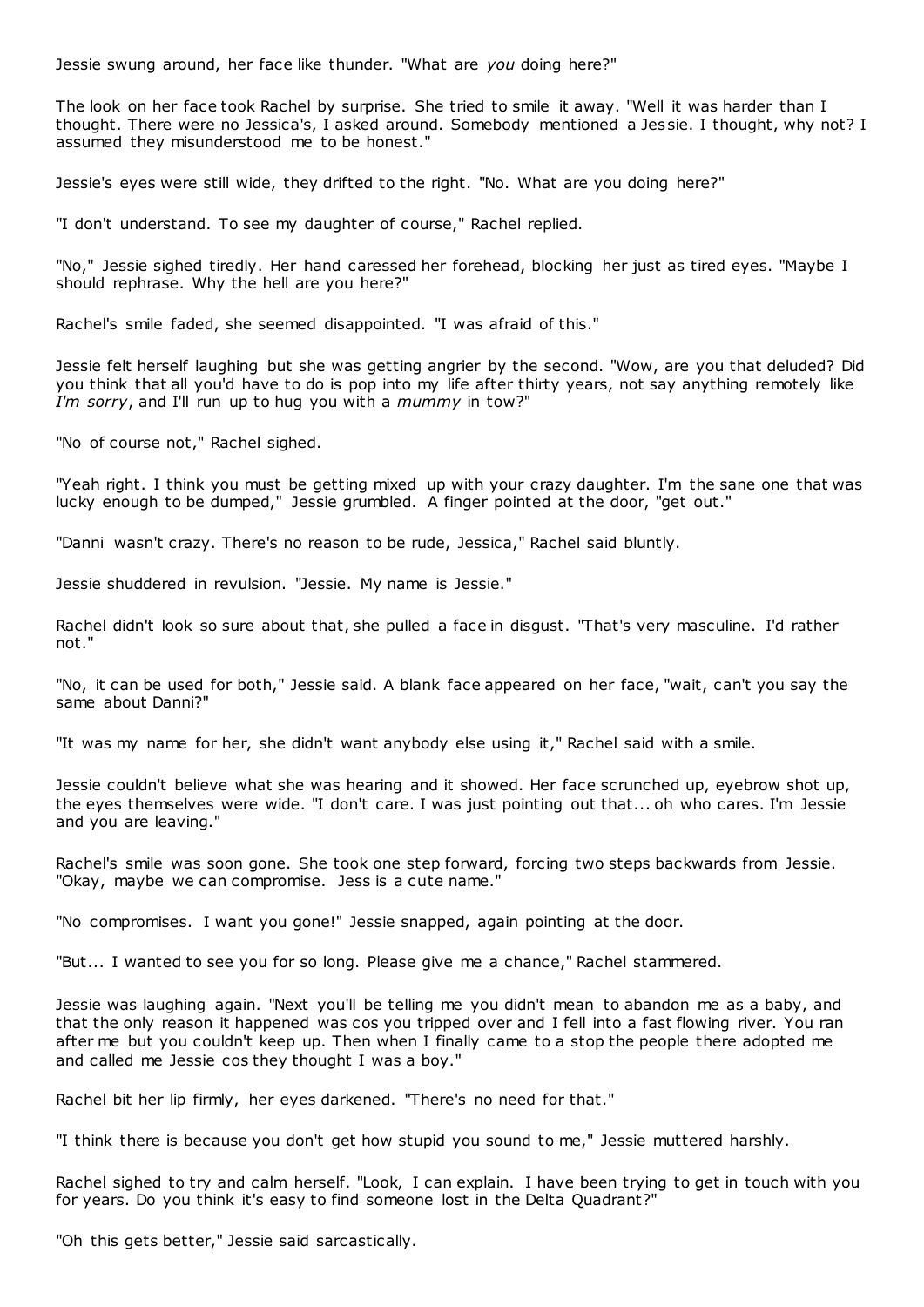Rachel ignored her for the moment. "Once Voyager returned I sought you out but I couldn't find you. I assumed you were on the Enterprise. The rest is a long boring story, which some of it you may know. I know it's hard to believe Jessica but..."

"Jessie," Jessie snarled just barely through her clenched jaw.

"No, I named you Jessica," Rachel said stubbornly.

Jessie raised her shoulders as if she was going to shrug, only she kept them there with a bemused look on her face. "Which gives me further reasons not to use it."

"Fine, I'll use Jess," Rachel said, smiling nervously. She got a stoney glare back. "I see you've got at least one child."

The toys at her feet made Jessie very uncomfortable and a little annoyed with them. She turned a little to hopefully hide them with her legs, even if it was too late.

"You've had a baby lately?" Rachel questioned as soon as she did.

Something inside Jessie snapped. She stomped over to her intruder, her eyes brimming with anger. "I'm going to make this easy for you. Get out or I'll bloody make you!"

"No please. There's no reason to act like this, I can..." Rachel stammered.

"You want a reason? I've got hundreds," Jessie said in a bitter tone. "You were a thirteen year old kid knocked up with twins. As soon as the dad supposedly bolted, you decided to dump the one that wasn't your favourite in an adoption centre. I imagine you lied to get the one twin in there without the other, just as you lied to them about the dad running out on you before the twins were born."

"Jess..." Rachel tried to interrupt.

"Not long after the not as good twin was adopted by human beings with souls, demons wanting witch powers attacked, killed them all and burned the house down. The twin survived by a shield of some kind, left to think she was abandoned in the middle of a fire until it burned itself out." Rachel's face had turned ghostly white, she didn't dare interrupt now. "The still only a one year old was then dumped in an orphanage where everyone thought she probably killed her family and brought a monster with her, cos the demons weren't done were they?"

Jessie tried to take a deep breath quickly as she felt the tears starting to build up, but she didn't want Rachel butting in again. "So the girl was ignored and feared. She started to believe that maybe there was something wrong with her. Her parents didn't want her, the orphanage didn't want her. Who would? She never thought that anyone would be able to like her let alone love her. The girl spent her whole life believing she was the hideous monster that they accused her of. She was withdrawn and hid her true self from others." Her efforts were useless, tears fell to her cheeks. "If it wasn't for another isolated and bullied kid reaching out to her, befriending her, she'd still be like that; lonely and afraid of her own shadow, a monster that everyone should avoid."

"I didn't..." Rachel said quietly to herself.

"Are any of those reasons good enough for you, or should I dig a little deeper?" Jessie grumbled.

"I didn't know," Rachel said sadly.

"And if you did, you'd have spared me all of that. Give me a break," Jessie said. She stepped forward with her arms forward, ready to push her. Rachel backed off a few steps. "I don't need you. I have a family now, no thanks to you."

"I... I'll go. Maybe if you have time to think about it..." Rachel said.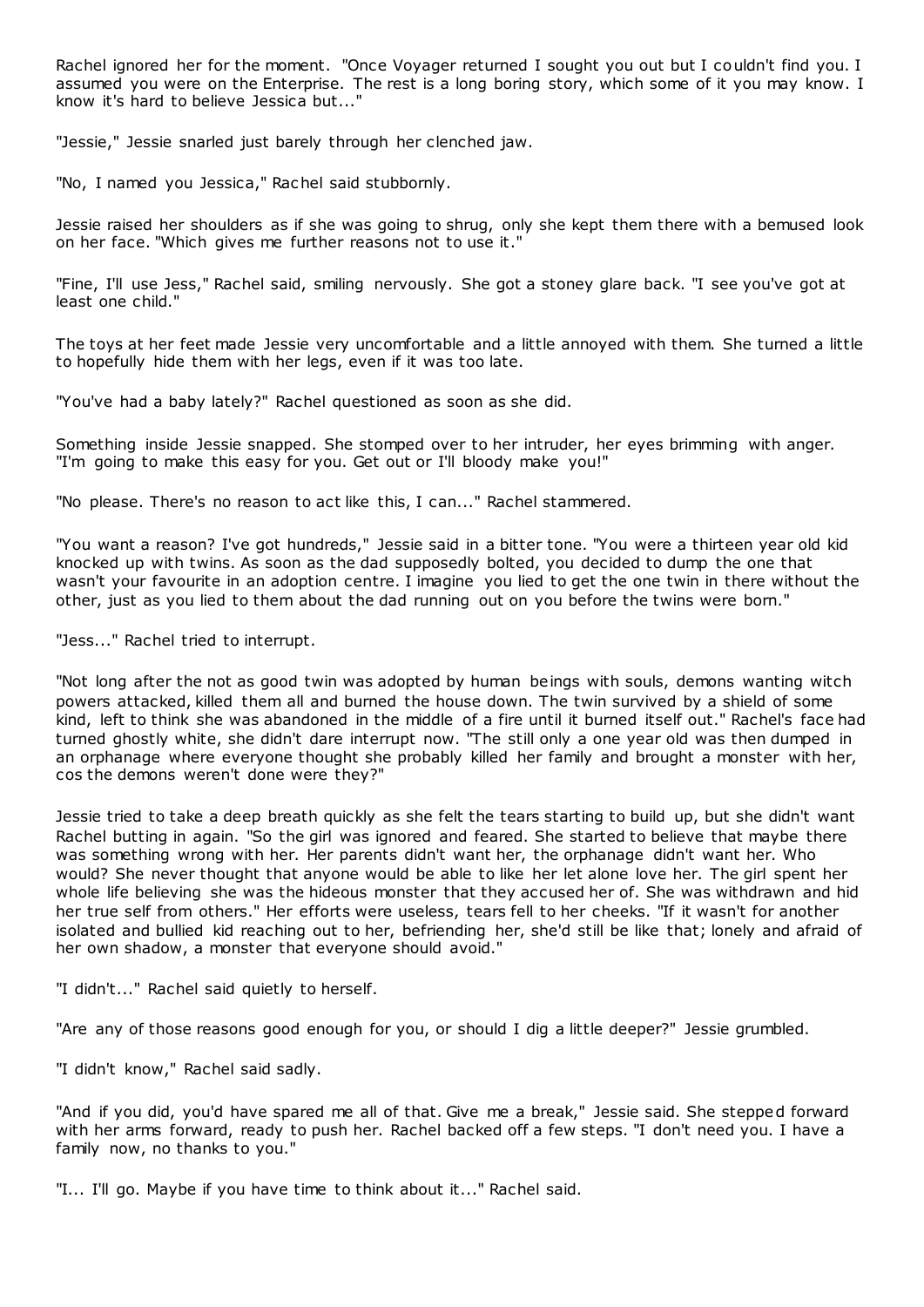Jessie waited for her to leave for a few seconds, she just stood there. "I've had decades to think about it. You had your chance to patch things up when I was a teenager, but no, all you cared about was precious Dannielle and her fake fiancee."

Rachel let out a sigh, then nodded. "I'll..." her finger pointed at the door.

"Go, yeah that'd be great," Jessie said angrily.

Rachel's shoulders slumped. Two steps and she was outside, with the doors shutting behind her.

"Craig, wait!"

Her voice froze him in his place. The poor woman behind him almost walked right into him because of it. He mumbled a sorry as she walked around him. The girl who called him ran up to stand by his side.

"Do you have a minute?" she asked.

"I have several. Are you sure I'm who you want to be talking to?" Craig answered meekly.

Lena responded with a little laugh, afterwards her lips remained in a smile and her eyebrow raised. "That woman didn't look like a Craig to me. You are still Craig right?"

"That's still under debate," Craig said.

That wiped the smile from her face. He felt bad for saying anything. "That's, that's too bad. I've had a rough time since, well you know, and I had hoped to spend some time with my best friend."

"He was the one that made you go through that rough time, you should know that," Craig said. His eyes lit up briefly, the next time he blinked it was gone. "Best friend?"

Lena was laughing at him again. "You're not the one with the memory problems. Keep up."

Craig could feel his cheeks turning red. She always had this effect on him, he thought. "I just thought with what I did, the proposal, the pressuring I was doing, that..."

"I much prefer to focus on things like you comforting me when mum died and Jessie had that near death, or the thoughtful good luck present you gave me before that last trip," Lena said.

"Some good luck charm that was," Craig muttered to himself.

Lena's smile was genuine but the pain in her eyes was still there. "When I felt like there wasn't much to fight for, I thought of the fun times we had together, how nice you were to me, how you usually kept me grounded. The despair though was more powerful and for that I should be the one feeling guilty."

Craig's eyes were wide, his face was still stuck on that bright red he wanted rid of. "No, no you shouldn't. You need more than a rubbish friend like me to convince you to keep living."

"I thought it was Daniel that brought me back," Lena said.

Craig was confused at the change of subject. He didn't know which one he preferred. "I helped him."

"Hmm," Lena nodded, her eyes seemed miles away for a moment. "What was Ylara like?"

"Lena," Craig said with a hoarse voice.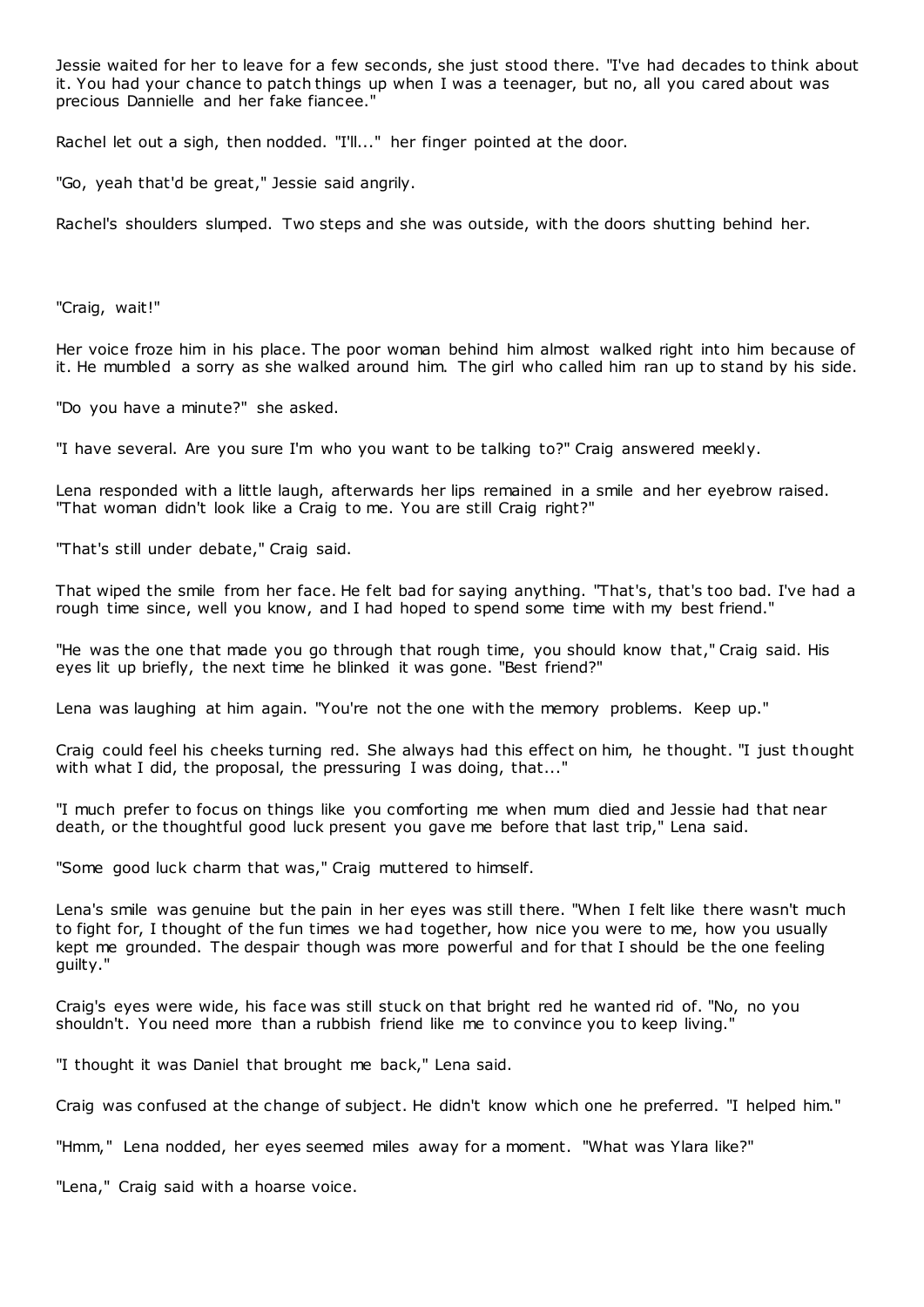"She was so mad about being forced into the Slayer thing. That's the most I got out of her when..." Lena said, her eyes looked further away. "I get that."

"She was a good person. I just didn't give her a chance to show that," Craig replied honestly.

Lena returned to the corridor, her resulting smile was warm. "That's the Craig I know."

"But..." Craig stammered.

"Not the giving her a chance part, I mean the other part," Lena said awkwardly, her head shaking. "I hope you know I'm going to need Craig, my friend, until this whole Game Sphere thing is over. I... I'm really not sure what I can do. It's overwhelming. If he's too busy feeling sorry for himself then that's gonna be a problem."

"I'm working on it, I promise, but what could I possibly do?" Craig said quickly.

Lena sighed, her expression was nothing but pity for him. "Ever since I've come back it's been power draining anomalies, science experiments, towers and horror. People have changed, everyone's mostly miserable. It would just be nice to sit down and talk about any old rubbish, like we used to. Sometimes it would be nice to hear your advice and opinion on things, anything. Like you said in that meeting, we're in this together. Or was that all an act?"

"No, I meant it, at the time," Craig replied. "You have to understand that Slayers have been dying, and I had brought you back into this mess. I don't want that to happen to you too."

"Please, have some faith in me," Lena scoffed. The confident smile he remembered and loved so much was back on her face. It made him smile too. "Better. Things are confusing enough with two different timeline's clashing in my head, without all of the different things here too."

"I'm still not sure how that works," Craig mumbled.

Lena seemed to mull it over in her head before she said anything. "It doesn't. Before I died I had the fake Kiara persona life, followed by the brief assimilation, the life on the Borg Sphere and finally Voyager. Now... I remember growing up on Voyager as myself, the mess with the Q who created Kiara, and Voyager's destruction. Then the time jump. The assimilation seemed to make me forget all that, as I soon join Voyager again and the people I knew are not only younger than before, but different too."

"Time jump?" Craig blurted out as it was the part that stuck out the most to him.

"I was fifteen, Voyager was being attacked by the Borg sphere. I tried to evacuate with everyone else but... I was alone," Lena said, her voice got lower as she did so. "Then for some reason I was in the past. I met mum, dad, James. It was before I was born, that's all I remember about what time it was. The Borg followed me and the rest is history I guess."

Craig looked so confused his face was scrunched up enough to make Lena laugh.

"Like I said, it doesn't work," she said.

"I guess it does, if you forget the Borg and time jump business. Your first fifteen years were in the other timeline, while the rest is this one," Craig said.

Lena's face fell slightly. "Only at the time I didn't remember those fifteen years, so what I'm like now is built up from experiences that weren't real. It's difficult to figure out who I am."

"I doubt the Q would have strayed too far from your original life when building the fake memories," Craig said. "I know they had to convince everyone you were Kiara, but at the time she was only a baby. You and Kiara were different even in the beginning, which backs me up. It's weird that nobody really noticed that."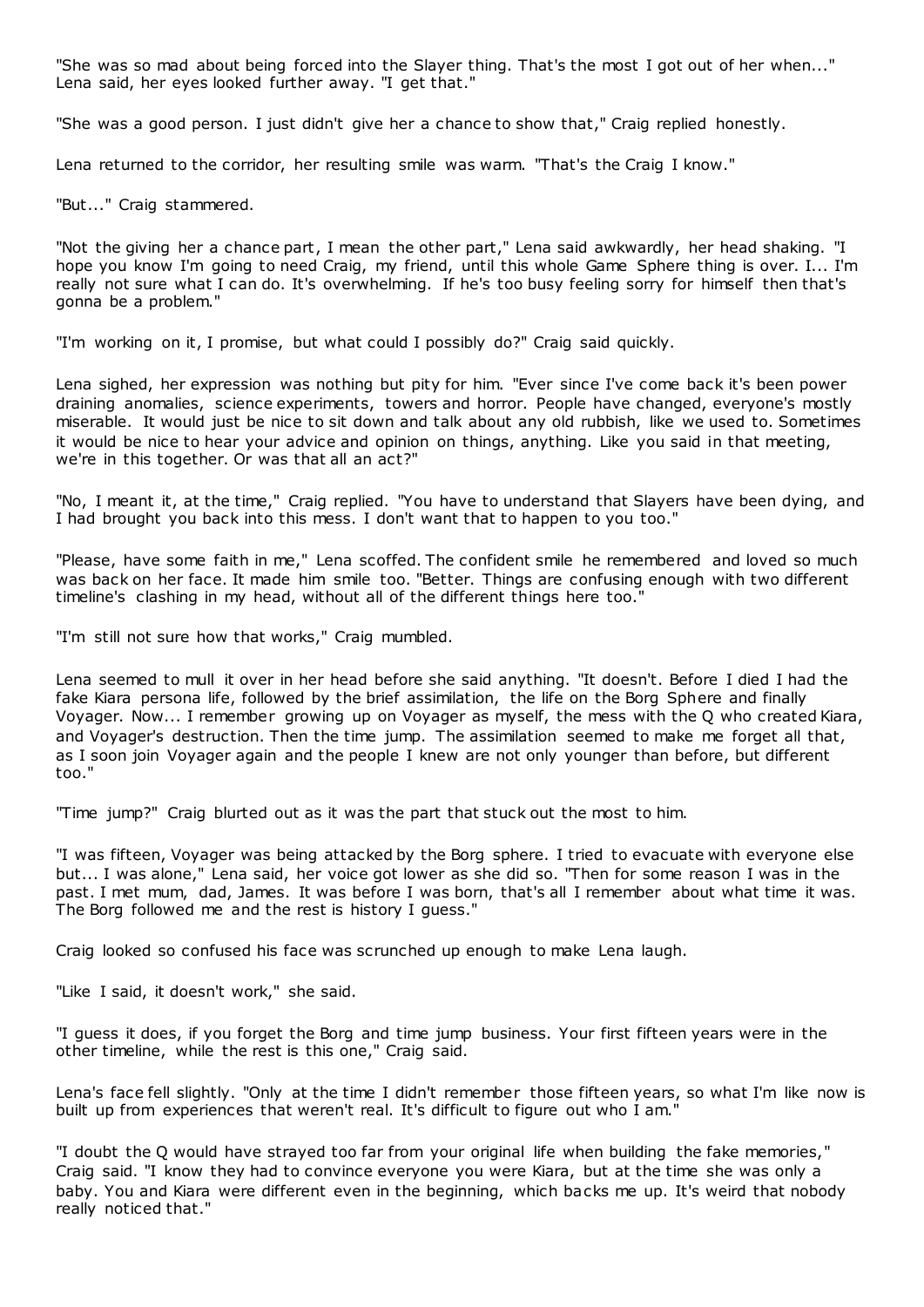"Except you it seems," Lena said with a half smile. Her eyes narrowed, "I hope."

Craig hoped she was teasing him, he laughed a little assuming she was. It didn't last very long. "I think everyone thought I was a big creep for having a crush on you then. I even did too, you were just some older version of a kid I babysat. I thought I was just telling myself you two were different, so I would stop thinking that. I still thought that even when the truth was out."

Lena looked away towards the wall, her eyes were distant again. This time it made him worry. "Maybe we shouldn't talk about it. With my memories of my previous life back, it's only going to get more awkward."

Craig's shoulders fell. "Yeah. I must have been an adult when you were born. I'm a pervert no matter what, Daniel was right."

Lena glanced back at him, her brow was furrowed and her eyes sharp. She took a step closer. "That's not how I see it. I was fifteen, you were nineteen. We became friends, that's all. I don't remember anything inappropriate from you..."

"You kidding? I hit on everyone," Craig interrupted with a cringe.

Lena's stare managed to get even more intense, it worried him a lot. "We're making it more complicated that it is. You're only a few years older than me now. We're friends, ex's, whatever. I wasn't an older version of a baby you looked after, and you weren't my adult babysitter from when I was a kid."

"Oh god, I wasn't," Craig groaned at the last part.

"Maybe I shouldn't have said that," Lena muttered to herself. She shook her head before continuing, "the memories I shared with Kiara as a baby were extremely vague, I didn't recognise you with them. So without my real memories we met for the first time when I was a teenager, as were you. We were friends for years before anything happened."

"That is oversimplifying it," Craig mumbled.

Lena gave him a reassuring smile. "My life badly needs something simple about it. I'm the Chosen, I was never born in this timeline, I'm a walking paradox with two different lives in my head, my daughter looks like a teenager. A giant Game Sphere has trapped multiple planets and built towers on them. Can't you just give me one?"

Craig nodded, he smiled back. "I can do that. It's just if you remember me looking after you before I even met you, then..."

"Ah!" Lena raised her hand into the air as a stop sign. "You said you could do that. Liar."

"I can, I was more worried that you couldn't," Craig protested.

"I'll be fine. My current timeline memories are far more vivid as they're more recent, if you know what I mean. I guess what happened to me was like being reminded of a hazy childhood incident," Lena said.

Craig couldn't help but laugh, "why was I worried? You seem to have this simplify things down."

"I told you to have some faith in me," Lena laughed, her eyes sparkled. "Hmm, what should I simplify next? Paradoxes and Game Spheres are a big no."

"I don't know. Maybe you'd be able to concentrate on them better if other things weren't on your mind," Craig said.

Lena glanced down at the floor, deep in thought. "Dad." Craig felt his entire body flinch at the thought, luckily before she looked back up at him. "I mean there is more bothering me but I keep hearing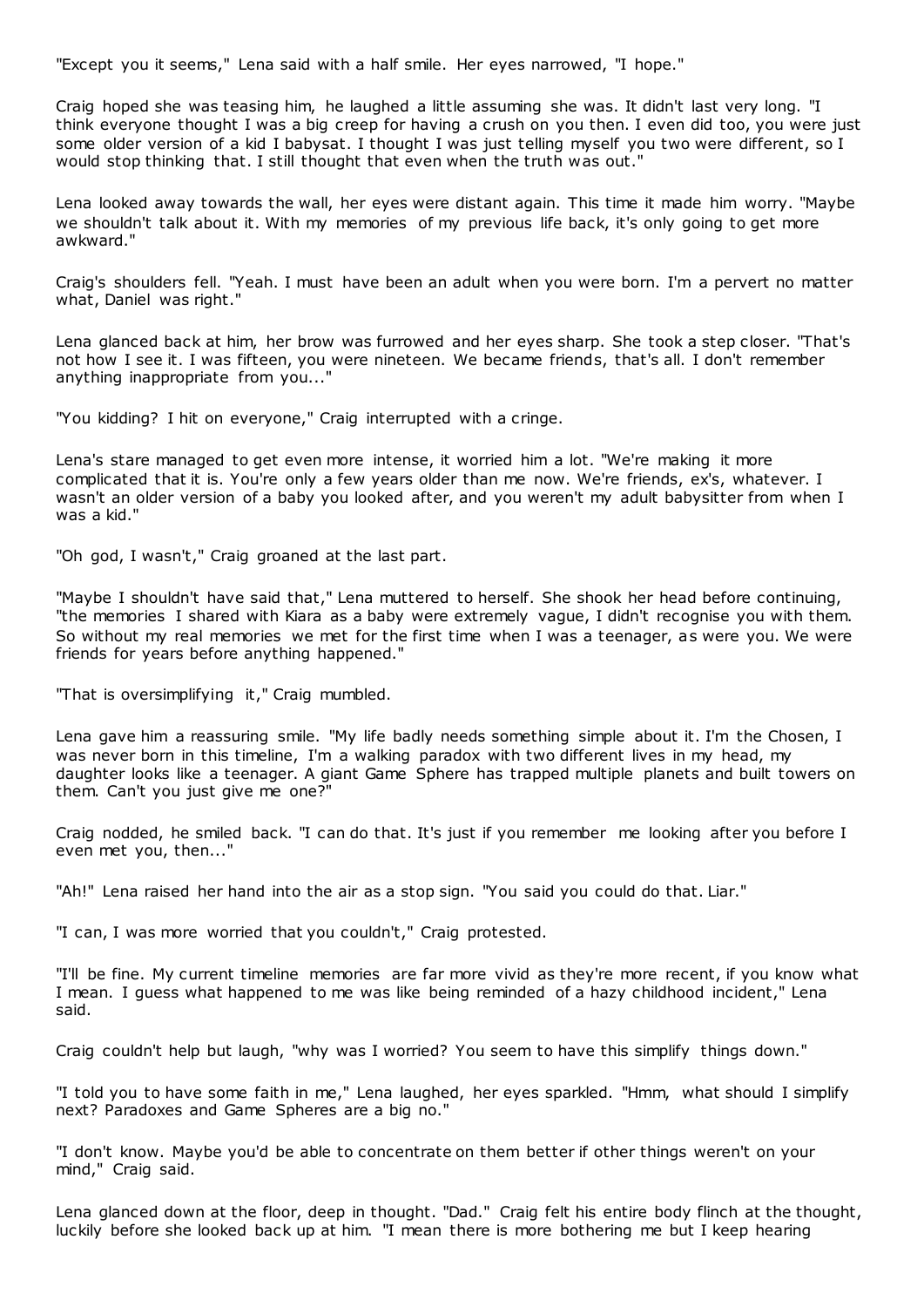things about him, and I remember his behaviour before I died. He seems to be giving me space or he's avoiding me."

"I thought you were the one doing that," Craig said meekly.

Lena nodded, "yeah. From what I heard about him, I dunno if I want to hear his side of it. What if they're true, how can I forgive him?"

Craig didn't want to make things worse by telling her anything. He doubted that it would make her feel better either. Then he figured that saying nothing would confirm what she had heard already. "You want things simple. Just ask him."

"You know..." Lena said, sounding a little startled at first. She relaxed into another smile. "It really is that simple. Thanks."

"I hope so," Craig sighed.

#### **Sickbay:**

"This is the third time in an hour," the Doctor said impatiently.

Neelix looked on with worry all over his face. He seemed to ignore or completely miss the accusing tone in the Doctor's voice.

"Dare I ask what are you serving today?" he asked.

Neelix smiled. "I thought I'd try my hand at making pizza's like Mr Paris suggested."

The Doctor frowned, "I recall him suggesting that and you listening to him years ago. He was here for a solid week with stomach lesions."

The woman lying on the biobed in between the two groaned in pain.

"The cheese must have irritated it," Neelix sighed sadly.

"Oh so you do remember?" the Doctor snapped.

"I do now. Pizza's are very simple. Craig said something like if I can manage this, I couldn't possibly ruin a jacket potato. I tried that the next day," Neelix said.

The patient tried to sit up but the pain not only forced her back down, it made her pass out in a sweaty clump. Meanwhile a man on the neighbouring bed rolled onto his side with a heavy groan.

"Ah yes, you proved that not everything goes with a baked potato," the Doctor said.

"I remember that went well," Neelix beamed.

The poor man behind him threw up on the floor. Neelix seemed to miss it, the Doctor grimaced slightly. "I remember it going like that."

Neelix was confused at that remark as he still hadn't noticed the poor man still losing his lunch behind him. Something the man would probably be grateful for afterwards.

"What did you put on the pizza this time so I can find an antidote?" the Doctor muttered.

Neelix laughed, "you're funny, Doctor."

"What the hell is that smell?" another man's voice asked in a disgruntled manner.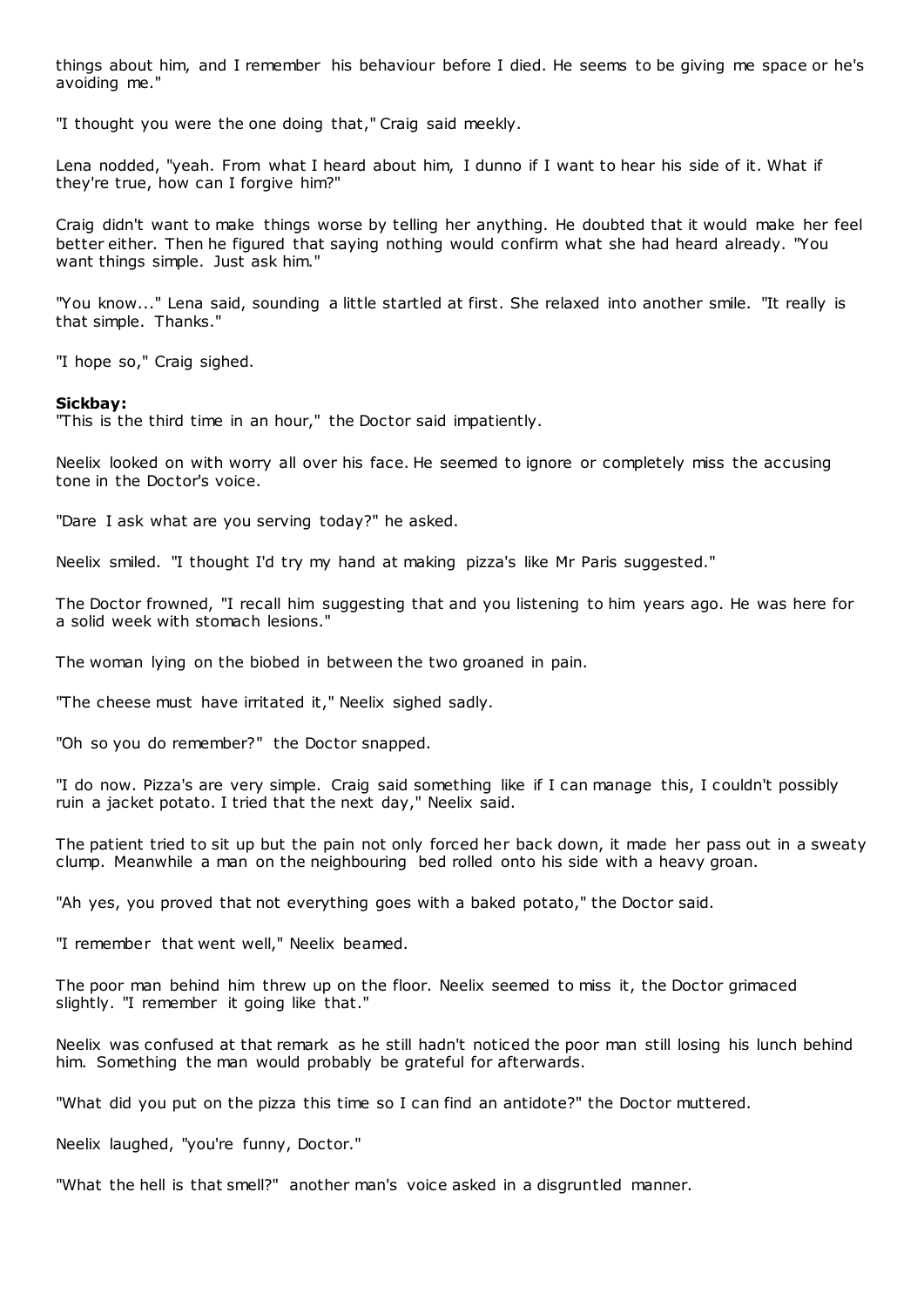The Doctor swung around to the source of the voice, which came from the primary biobed. The figure there was already trying to get up and failing.

"Smells like rotten eggs and fish," he continued to mumble.

The Doctor hurried over to try to stop him getting up, though something was already doing that for him. "Take it easy Mr Lavine, your body's not used to any kind of movement, it'll take some time to adjust."

His patient stared at him with a wide eyed look of horror. "What does that mean? How long was I out?"

"Two months Daniel," the Doctor answered gently, yet it still shocked him. "I don't know if you recall but you were attacked. Your injuries were extensive."

"Still haven't worked on your bedside manner, Doc?" his patient muttered.

The Doctor chose to ignore that. "Your whole body went into shock, you've been in a coma for most of that time. You can't just get up as if nothing happened. I'm not that good."

"Oh I know, I have some leftover pizza. That'll give him some energy," Neelix said. T he Doctor was about to protest, but Neelix was already through the door.

"I'll take my chances," Daniel grunted. He tried again to get up.

"You can't, Doctor's orders. I won't let Mr Neelix feed you, do not worry," the Doctor said as he tried to stop him.

Daniel shook his head. The thought of Neelix's pizza was terrifying. "I'd rather take my chances with the angry Slayer that put me in that coma than whatever pizza Furball comes up with."

"I'd prefer if you did neither," the Doctor said, gesturing his head back to the occupied beds behind him. "I'll keep Neelix away, you just rest. Once you're free to go I'd avoid your attacker, even if..."

"Even if what?" Daniel asked with a curious look on his face.

The Doctor sighed, "just avoid him."

"Unfortunately I can't. He's the only Chosen left, I haven't got a choice," Daniel said.

"Yes you do," the Doctor quickly said.

Daniel again tried to sit up, the Doctor pushed him back down. "Doc, this is bigger than just me. Maybe if I get a chance he'll see that too, and I won't end up back here."

"Or, I could just tell them," the Doctor said.

"Them?" Daniel frowned. "Ylara didn't die?"

The Doctor pulled an awkward face as he straightened up. Luckily Daniel didn't take that chance to try and sit up again. "She did."

"Then what's with the..." Daniel stuttered. His face paled as something clicked in his mind. He was overwhelmed with the mixed feelings of joy and dread at the same time. "Lena? It worked."

"I assume from what you were saying that you had a vision while you were out," the Doctor said as neutral as he could. "What happened?"

The dread took over, guilt started to creep its way into his thoughts. "I brought her back just to die."